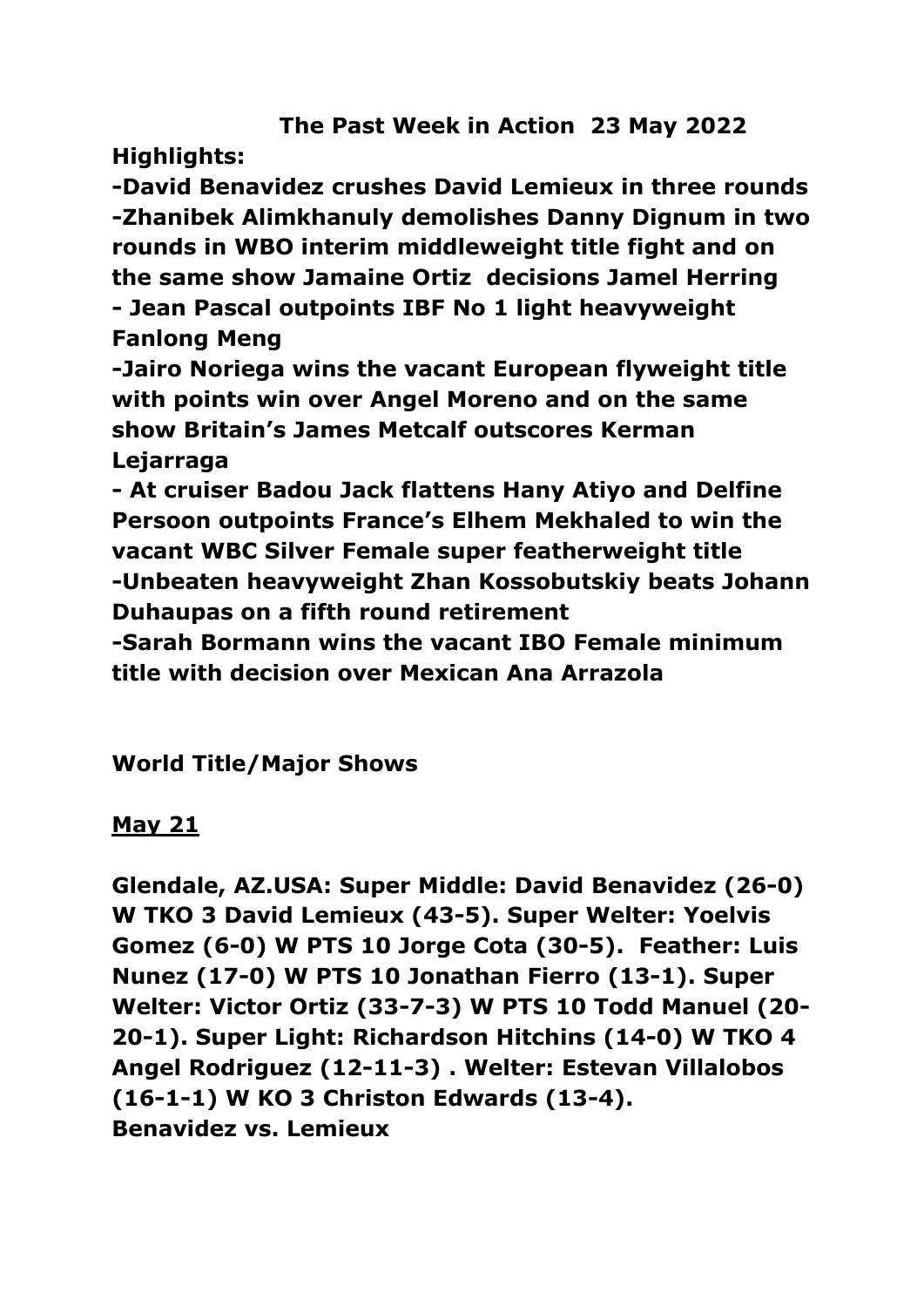Benavidez demolishes Lemieux in three rounds to win the WBC interim title. Lemieux was three inches shorter than Benavidez and was fighting out of a crouch which magnified the difference. Lemieux was taking the fight to Benavidez at the start with Benavidez mostly on the back foot firing strong jabs and straight rights. With less than ten seconds remaining in the round a left hook from Benavidez buckled Lemieux's legs and sent him staggering back to the ropes badly shaken. Benavidez swamped Lemieux with punches but the bell went before Benavidez could finish the fight. The referee visited Lemieux' corner to check on his condition. Lemieux came out throwing punches in the second but a right to the head and a left hook put him down. He collapsed against the ropes then slid down and out under the ropes onto the ring apron. He managed to get back to his feet and after the eight count just plunged forward throwing punches. At times the sheer volume of his punches forced Benavidez back. Every punch Benavidez landed rocked Lemieux but he survived to the bell. Lemieux launched an attack in the third but again every punch Benavidez landed shook Lemieux and after a right snapped Lemieux's head back the referee stepped in and stopped the fight despite protests from Lemieux. Still only 25 it is difficult to see who in the division can stop him dominating it in the future. He is No 1 with the WBC and Lemieux was No 2 but none of the sanctioning bodies will take any action against Saul Alvarez and since he fought Caleb Plant for all four sanctioning body belts in October they will be waiting and hoping they can jump on the sanctioning fee gravy train if he meets Gennady Golovkin for the third time. Lemieux showed plenty of aggression and guts but he could not deal with the power from Benavidez.

#### **Gomez vs. Cota**

After finishing his first five fights in less than seven rounds in total Cuban southpaw Gomez finally gets some useful ring time. He was pressurising Cota from the start landing heavily to the body and had him badly hurt in the third only to wrestle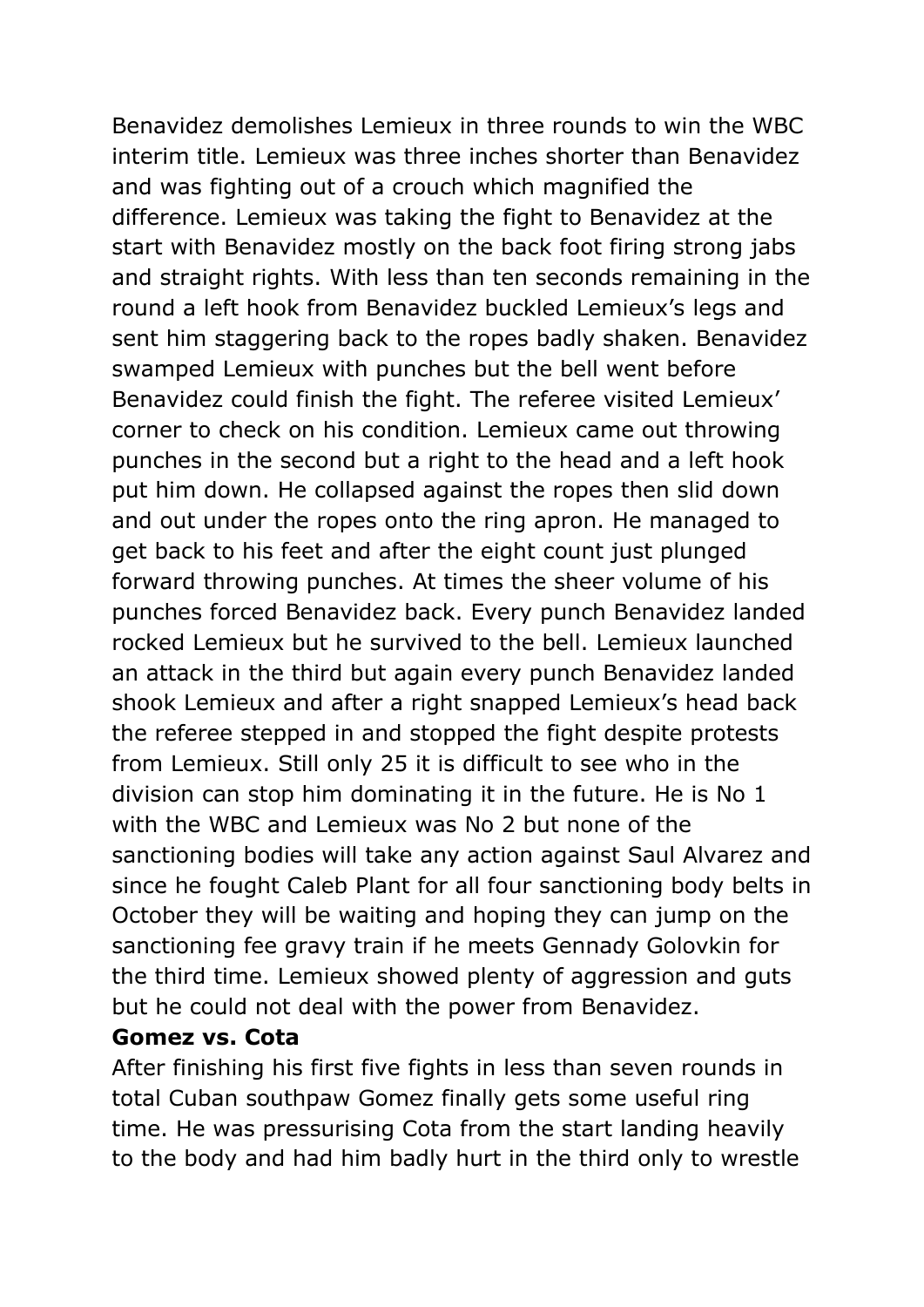Cota to the canvas giving Cota some additional recovery time. Cota had some limited success in the middle rounds but was shaken badly in the seventh and eighth before Gomez chose to cruise through the ninth and tenth. Scores 100-90 for Gomez on the three score cards. He has a lot to live up to as his father Jose won gold medals at the World Championships in 1978 the Pan American Games in 1979 and the Olympic Games in 1980. Cota won 28 of his first 29 fights but is now 2-4 in his last 6.

#### **Nunez vs. Fierro**

Dominican Nunez outscores teenager Fierro after ten entertaining and close rounds. Both fighters were letting the punches fly from the first. A clash of heads saw Nunez cut in the second but he was scoring strongly to the body and looked to have edged in front over the first four rounds. Fierro began to have success over the middle rounds in like for like exchanges which saw both fighters give and take punishment. After an action packed eighth the pace slowed in the ninth and they then blazed away at each other in a frantic finish. All three judges scored it 96-94 for Nunez. His last three victims were all unbeaten fighters but not top level and he needs at least a couple more wins before he is ready to move up. At 18 Fierro has time to rebound.

#### **Ortiz vs. Manuel**

Former WBC welterweight title holder Ortiz survives a late scare and scores a convincing unanimous decision over Manuel. Despite conceding height and reach Ortiz handed out a onesided beating to Manuel who seemed to have parked his defence back in Louisiana but showed a good chin. Manuel had a good fifth rocking Ortiz with a right but Ortiz was soon back in control bombarding Manuel with punches to head and body. Ortiz was on target for a comfortable win but was floored by a right in the tenth which blunted his glory somewhat. Scores 98-91 twice and 97-92 for Ortiz. He has struggled for consistency since losing the WBC title to Floyd Mayweather Jr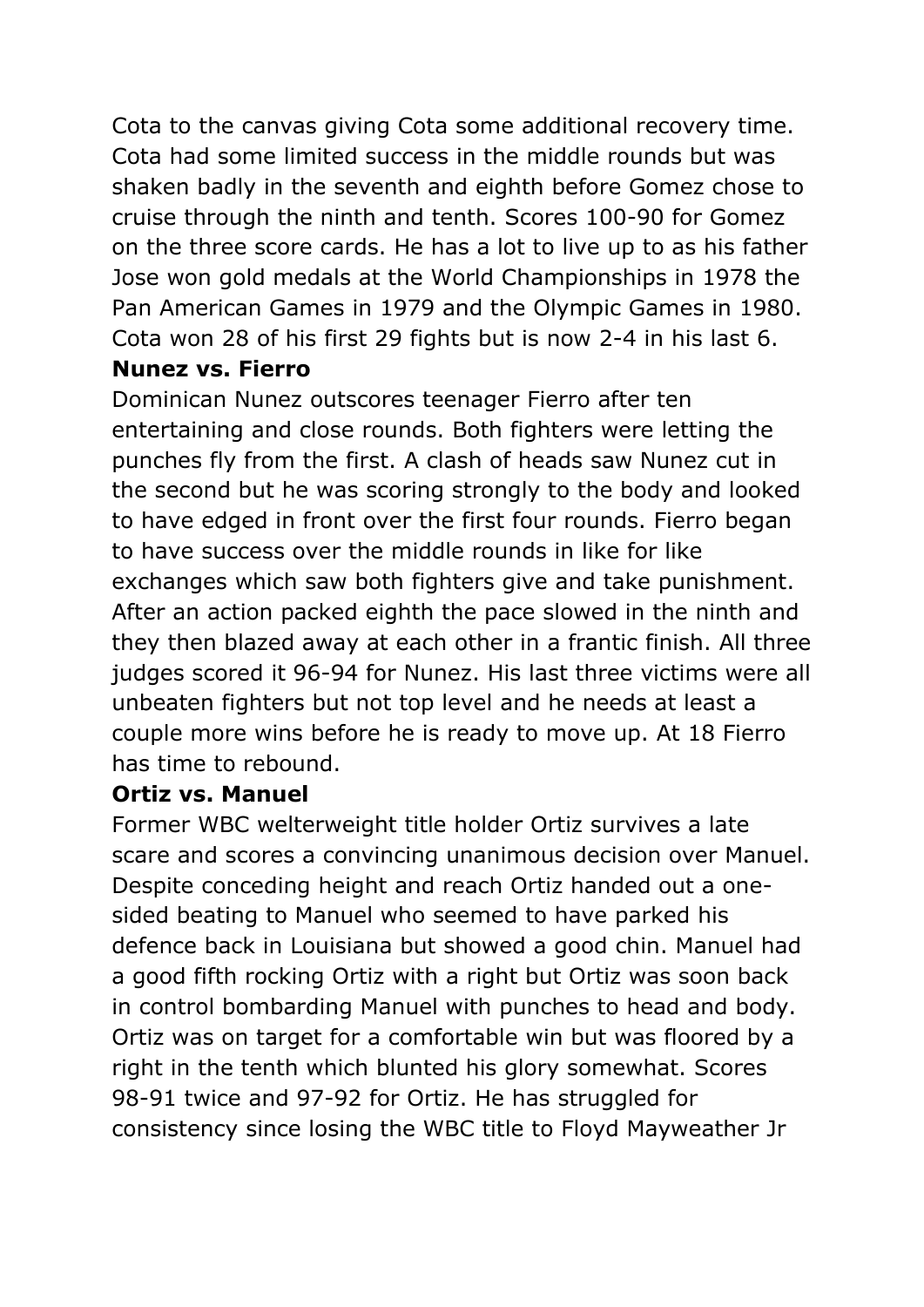in 2011 and this was only his second fight in four years. Just one win in his last four fights for Manuel

### **Hitchins vs. Rodriguez**

After three wins over good level opposition Hitchins takes a step back and stops Mexican Rodriguez. Hitchins floored Rodriguez in the second and had him reeling and defenceless in the fourth when the fight was stopped. The 24-year-old from New York failed to win his way through the US Trials for the 2016 Olympics but as he has Haitian antecedents he entered in the World Qualifier before losing to Gary Antuanne Russell in Rio. Fifth defeat by KO/TKO for Rodriguez.

#### **Villalobos vs. Edwards**

Villalobos scores spectacular kayo of Edwards. Villalobos used his edges in height and reach to control the action over the first two rounds. In the third he put Edwards down and out with a savage right with Edwards being down for some time receiving medical attention. Fifth consecutive win for Villalobos and twelfth win by KO/TKO. Texan Edwards had won 7 of his last 8 outings.

**Las Vegas, NV , USA: Middle: Zhanibek Alimkhanuly (12- 0) W KO 2 Danny Dignum (14-1-1). Light: Jamaine Ortiz (16-0-1)W PTS 10 Jamel Herring (23-4). Super Feather: Jesses Magdaleno (29-1) W PTS 8 Edy Valencia (19-7- 6,1ND). Light: Giovanni Cabrera (20-0) W PTS 8 Elias Araujo (21-5). Super Feather: Carlos Balderas (13-1) W PTS 6 Ruben Cervera (13-3,1ND). Feather: Adam Lopez (16-3,1ND) W PTS 8 William Encarnacion (19-3). Welter: Delante Johnson (4-0) W TKO 3 Agustin Kucharski (8-4- 5,1ND). Feather: Duke Ragan (6-0) W PTS 4 Victorino Gonzalez (5-3).**

#### **Alimkhanuly vs. Dignum**

Alimkhanuly blows away an overmatched Dignum to win the interim WBO title. Alimkhanuly looked dangerous from the start and dropped Dignum late in the first. He caught Dignum with a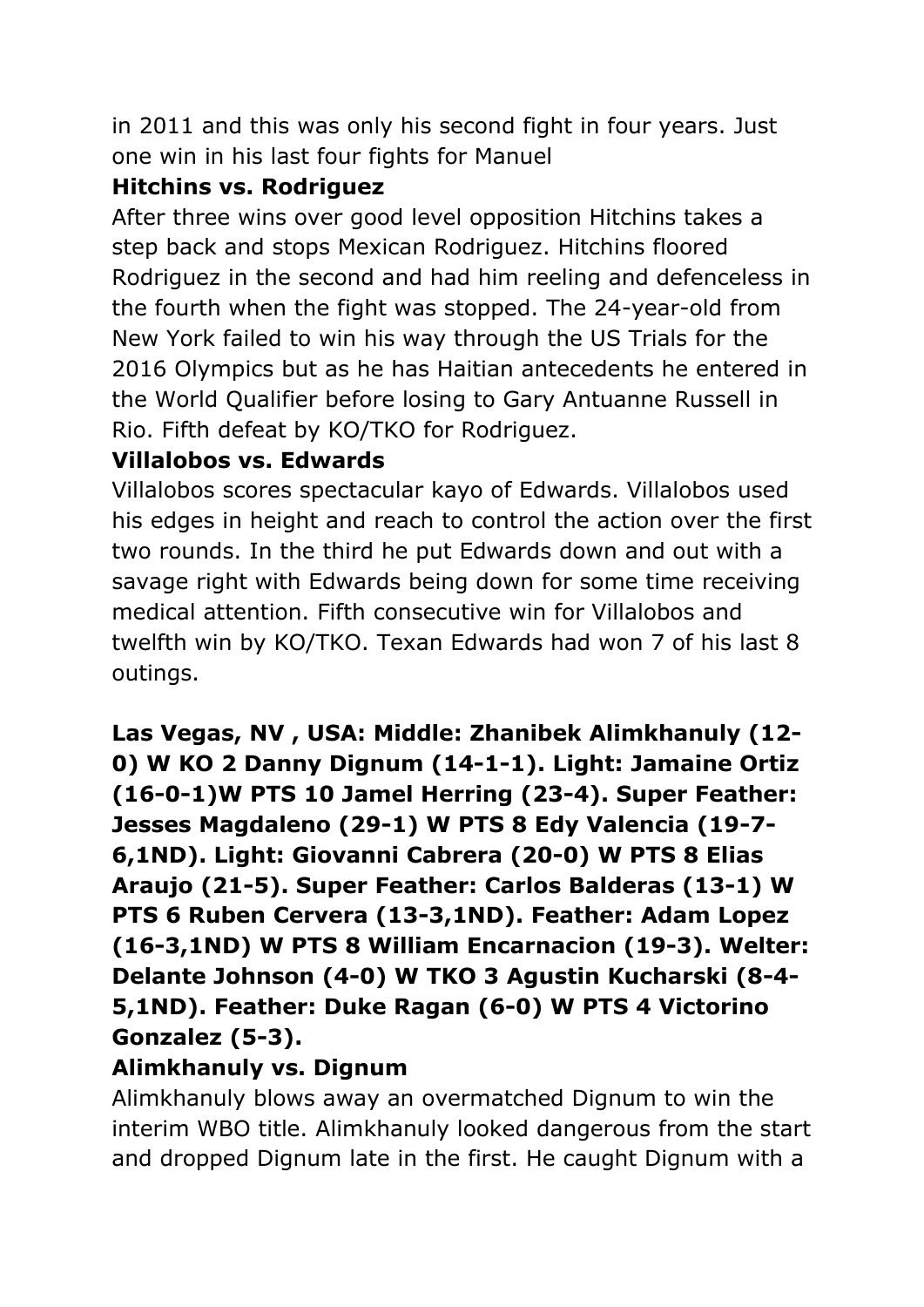left to the head and then stepped back to let Dignum tumble to the floor. Dignum was up quickly but rocked by another left to the head later in the round. Dignum slipped to the canvas twice early in the second. Alimkhanuly's hand speed saw him connecting with some straight lefts. He shook Dignum who retreated to the ropes. Alimkhanuly stepped in and landed two lefts to the head and then a savage left uppercut which sent Dignum down on his back under the ropes and the referee immediately waived the fight over. Dignum took a while to recover. Kazak Alimkhanuly, a former World Championships gold medal winner, has scored wins over Rob Brant and Hassan N'Dam N'Jikam and makes it six in a row by KO/TKO. Dignum had scored some useful wins over domestic opposition but was held to a draw by unrated Andrey Sirotkin in April last year and his ownership of the WBO European title saw him rated No 3 by the WBO above Chris Eubank, Liam Williams and Felix Cash. He was in over his head here and was rated No 34 by BoxRec.

#### **Herring vs. Ortiz**

Ortiz makes a slow start but dominates in the second half of the fight to win the unanimous decision. Southpaw Herring made good use of his longer reach to outbox Ortiz over the first half of the fight. Ortiz shook Herring briefly with a right in the second round but pressure and some hard body punches from Herring had him in front. Ortiz began to switch to southpaw at times over the middle rounds and he stepped up his work rate and began to get the better of the exchanges. Herring made the rounds closed but as he tired Ortiz staged a strong finish outscoring Herring and sweeping the last three rounds. Scores 97-93 twice and 96-94 for Ortiz who was defending the NABF title and wins the vacant IBF USBA belt. Ortiz had climbed off the floor twice to get a draw with then unbeaten Joseph Adorno. Former WBO super feather title holder Herring is now 36 and hinted at retirement.

#### **Magdaleno vs. Valencia**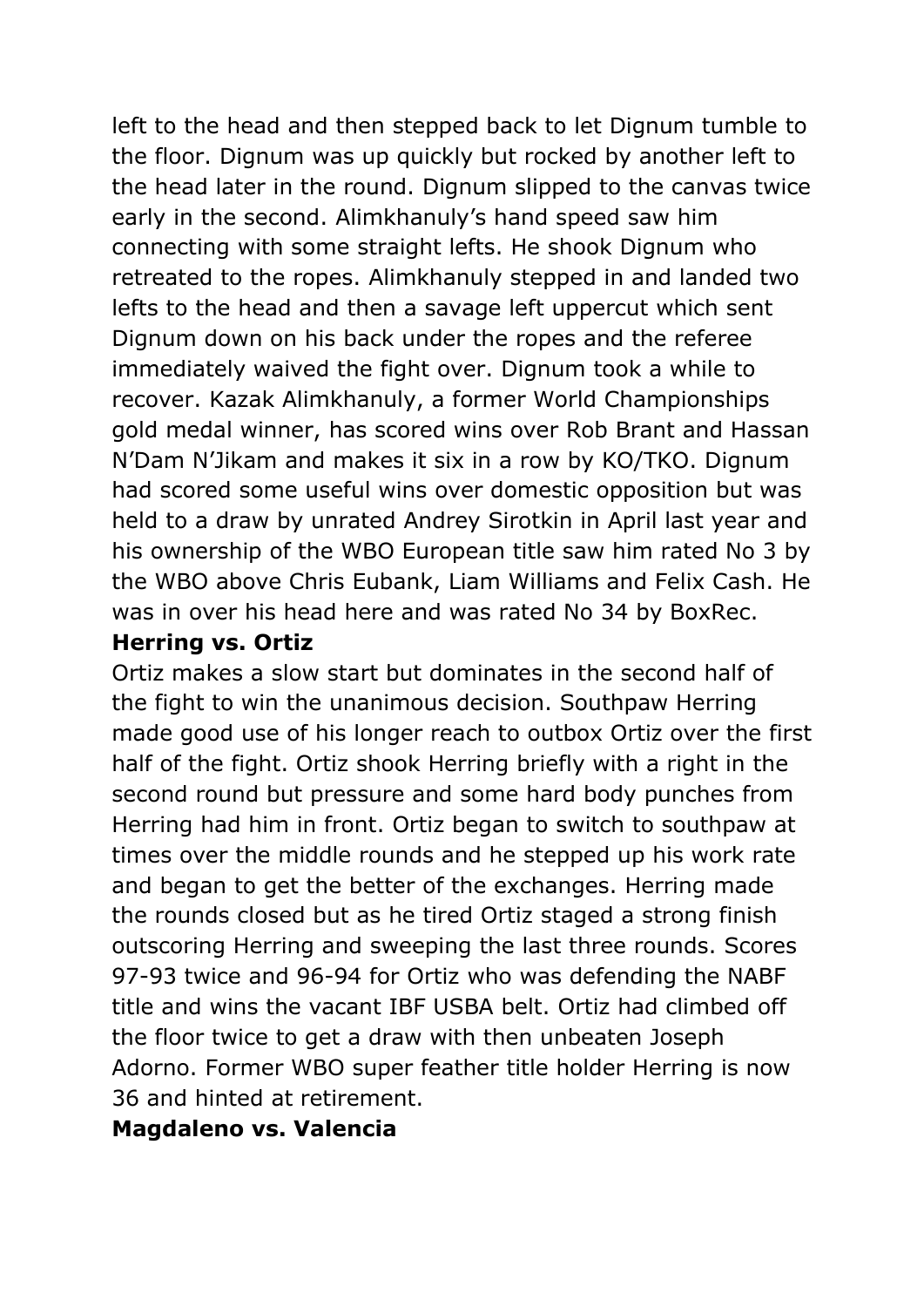Magdaleno returns to action for the first time in almost two years and outclasses fellow-southpaw Valencia. Magdaleno was just too smart and too fast-handed for Valencia. Magdaleno chose to counter the marching Valencia over the first four rounds but as he shifted a little dust he began to put together some snappy combinations. Clever defence work often left the advancing Valencia swishing air with his punches and he was even outworked when Magdaleno had his back against the ropes. Magdaleno stood and traded punches more as he worked his way to victory winning every round. Scores 80-72 for Magdaleno on the cards of the judges. Former WBO super bantam title holder Magdaleno will now be looking to work his way to a title shot at featherweight. Valencia had WBA No 1 Thomas Patrick Ward on the floor in their fight in June last year but lost a wide points verdict.

#### **Cabrera vs. Araujo**

Cabrera move to twenty victories as he outpoints Argentinian Araujo. Cabrera had four inches in height and five inches in reach over Araujo as well as better skills. It was to Araujo's credit that he made the first two rounds close by a high work rate but Cabrera took over from the third and dominated the action. He was deducted a point for holding in the sixth but finished strongly and won on scores of 79-72, 78-73 and 77-74 Cabrera, 27, is making steady progress against the right level of opposition. Araujo was 20-1 before venturing outside of Argentina and has struggled since then.

#### **Balderas vs. Cervera**

Fourth successive win for Balderas. He made a good start felling Cervera with a left hook in the first. That may have been too much success too early as he kept looking to land a similar punch and did not find it with Cervera fighting well enough to win a couple of rounds. Scores 58-54 twice and 57-55 for the 2016 Olympian. Colombian Cervera was coming in on the back of three wins.

### **Lopez vs. Encarnacion**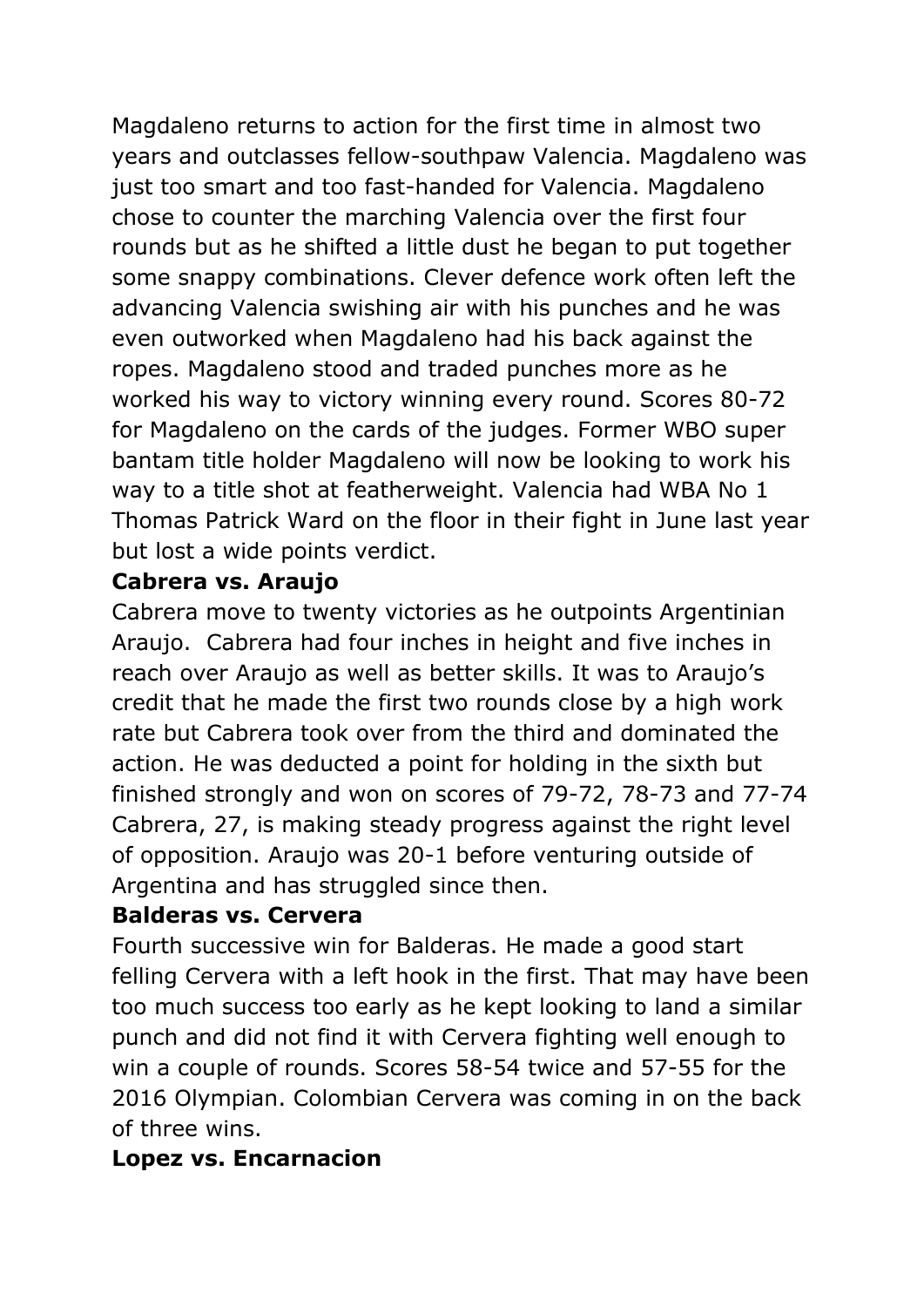An excellent match up sees Lopes come off the canvas twice to decision Encarnacion. In the first round Lopez had hardly warmed-up before he was on the floor from a right. He got through the round but virtually gave away the second round as he boxed defensively to recover from the opening shock. Lopez had a good third but all of his hard work was undone as he was put down in the fourth by a series of punches. A change of tactics was called for and as part of the process Lopez switched to a southpaw stance. From there he took charge of the fight winning the fifth, sixth and seventh and then just getting the better of some furious exchanges in the last. Scores 77-74 twice and 76-74 for Lopez with two judges scoring the first round 10-9 for Encarnacion. Lopez's losses have been majority decisions against Steven Fulton and Isaac Dogboe and had Oscar Valdez on the floor before losing on a seventh round stoppage. Dominican had lost inside the distance against Giovanni Cabrera and Abraham Nova.

#### **Johnson vs. Kucharski**

Olympian Johnson gets a couple more rounds under his belt as he halts Argentinian Kucharski. The visitor had an awkward style with an excess of movement and lunging attacks but Johnson stayed cool and picked him off over the first two rounds opening a cut under the right eye of Kucharski. When Kucharski lunged forward in the third Johnson met him with a counter right that set on his rump. Kucharski beat the count and then lunged in again as was put down with another right counter and then towel came in. The 23-year-old from Cleveland is a former World Youth champion, was twice US National champion but lost to Rosniel Iglesias in the quarter finals in Tokyo. First inside the distance loss for Kucharski. **Ragan vs. Gonzalez**

Olympic silver medal winner Ragan really just getting some rounds under his belt as he adjusts to professional boxing and as the 60-54 scores on the three cards show he won every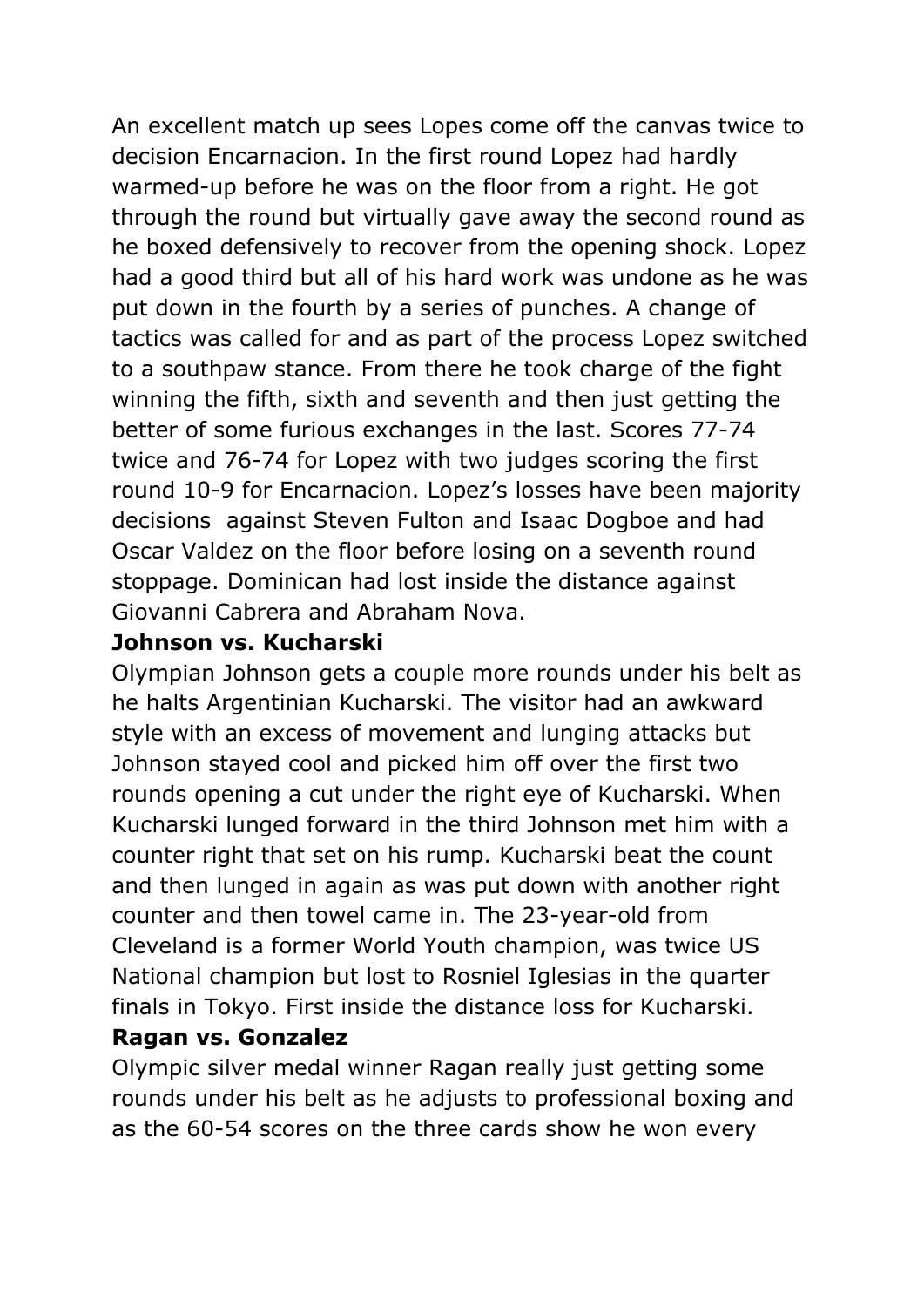round. Only one inside the distance win so far. Three defeats in a row for Gonzalez with the other two being split decisions.

### **MAY 20**

**Plant City, FL, USA: Light Heavy: Jean Pascal (36-6-1, 1ND) W PTS 12 Fanlong Meng (17-1). Super Light: Antonio Moran (27-5-1) W PTS 8 Jeffrey Torres (10-2). Super Light Kendo Castaneda (18-5,1ND) W KO 1 Sonny Fredrickson (21-6). Super Light: Michael Dutchover (16- 2) W PTS 8 Clarence Booth (21-5). Super Light: Joseph Fernandez (15-4-3) W PTS 8 Zhimin Wang (11-3). Pascal vs. Meng** 

Pascal comes from behind to take a unanimous verdict over Meng. The first round saw Pascal trying to set traps to get Meng to come forward and counter but Meng stayed at a distance and scored with his southpaw jabs and long lefts. Pascal came forward more in the second and nearly paid the price. Meng hurt him with a straight left and then staggered him with another. Pascal was badly shaken but the bell came before Meng could do any more damage. Meng also had a good third again spearing Pascal with jabs and connecting with straight lefts with Pascal too slow to retaliate. Things heated up in the fourth when Meng went down from a push which led to Pascal lunging forward throwing a storm of punches but with Meng scoring the cleaner hits. He rocked Pascal with a left hook in the fifth and landed the best shots in the sixth. From there Pascal dragged Meng in to a brawl wrestling, holding and hitting and using other tricks. Meng lost his way and his output dropped and he was being caught by wide sweeping hooks from Pascal. Meng was boxing his way to the bell in the ninth and looked to be about to pocket the round when as Pascal landed a right Meng's feet slipped out beneath him and he was given a count. Pascal built on that with a strong finish and took the decision. Scores 116-111, 115-112 and 114-113 for Pascal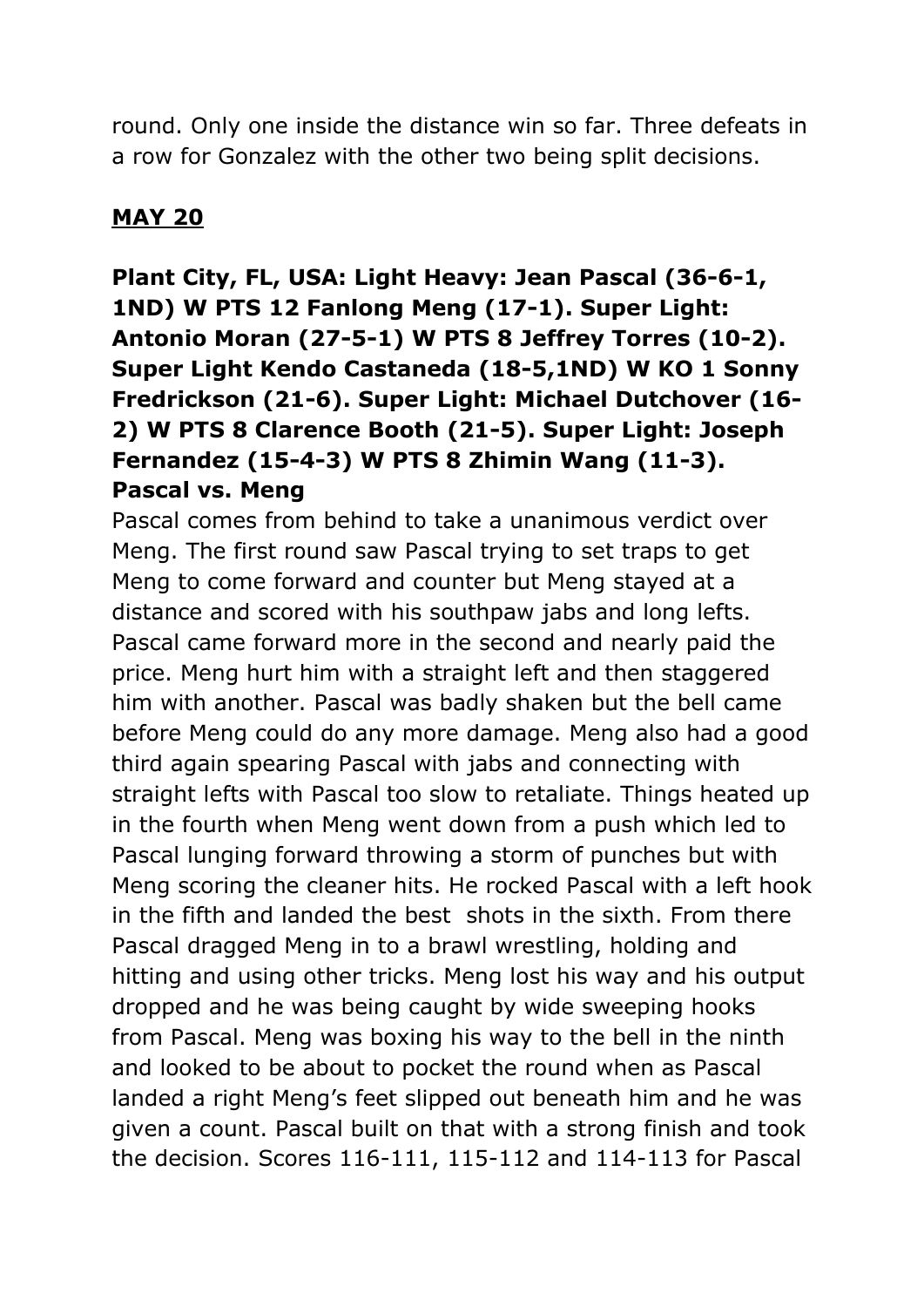with the last seeming the most accurate to me. First fight for Pascal since outpointing Badou Jack in December 2019. Meng was No 1 with the IBF and Pascal unrated due to his inactivity but at 39 he would be an easy night for Artur Beterbiev.

### **Moran vs. Torres**

Moran takes close decision against Torres in a semi-final of the ProBox "Last Chance" tournament. Torres scored well early and Moran's face was quickly marked up. Moran came on strong over the second half of the fight as Torres tired and won on scores of 77-75 twice and 79-73.

## **Castaneda vs. Fredrickson**

In a clash of two fighters badly in need of a win Castaneda obliterates Fredrickson. One thunderous left hook put Fredrickson down and out in the first round. Castaneda had lost his last 5 five fights now he moves into the semi-finals of a ProBox "Last Chance" tournament. Fredrickson had lost his last four fights.

## **Dutchover vs. Booth**

Dutchover overcomes a slow start to take a split decision over Booth in the most competitive of the quarter-finals. Booth outboxed Dutchover early but Dutchover used smart movement and quicker hands to take over. Booth tried switching to southpaw but Dutchover just got stronger and was a good winner. Scores 78-74 and 77-75 for Dutchover and 77- 75 for Booth.

### **Fernandez vs. Wang**

Wang's aggression saw him take a lead before Fernandez began to make better use of his four inches height advantage and much longer reach and went in front. Wang tired then rallied but too late to cancel out the lead Fernandez had established. Scores 78-74 twice and 77-75 for Fernandez whom had been stopped in the first round in his last fight in February and he moves into the quarter-finals.

# **AGUASCALIENTES, MEXICO**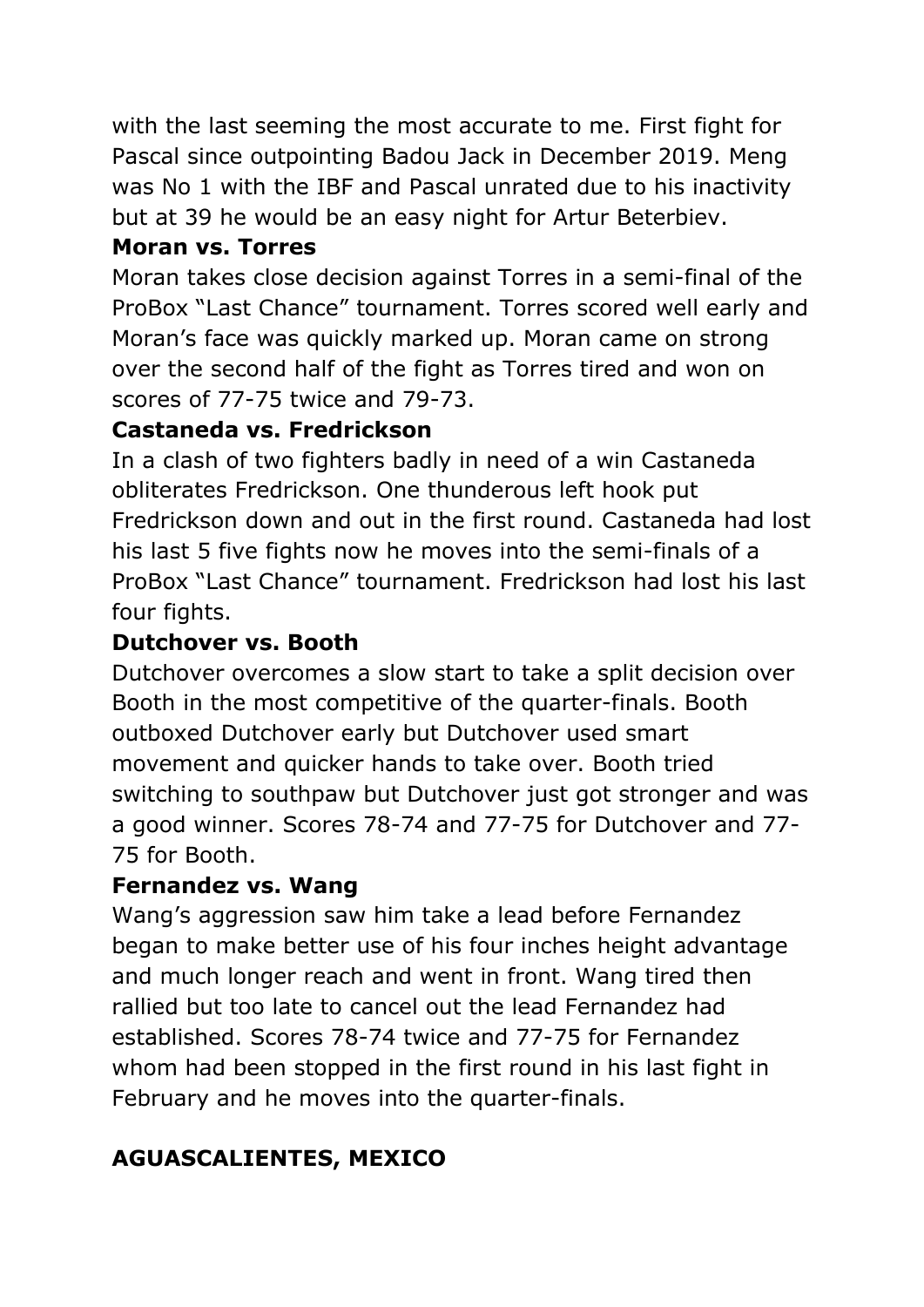**Not the place you might expect to come across a Cuban revolution but the official endorsement of Cuba's star amateurs turning professional became a reality here with some of the biggest names in amateur boxing in action.**

**Light Heavy: Arlen Lopez (1-0) W KO 1 Fernando Galvan (7-5). Cruiser: Julio Cesar la Cruz (1-0) W KO 2 Deivis Casseres (27-16). Super Welter: Roniel Iglesias (1-0) W KO 2 Brandon Perez (7-1-1). Super Middle: Yoeinis Hernandez (1-0) W TKO 2 Juan Raygosa (17-21-3). Super Feather: Osvel Caballero (1-0) W TKO 4) Joshman Reyes ( 3-3). Light: Lazaro Alvarez (1-0) W PTS 6 Francisco Mercado 6-2). In the only fight not featuring a Cuban Venezuela JOSE UZCATEGUI 32-4 (27) stopped FELIPE ROMERO in two round at cruiserweight.**

## **Bilbao, Spain: Fly: Jairo Noriega (12-0) W PTS 12 Angel Moreno (21-5-3). Super Welter: James Metcalf (23-2) W PTS 10 Kerman Lejarraga (34-3). Welter: Jon Miguez (17-0) W KO 6 James Moorcroft (16-2). Bantam: Fran Mendoza (14-0) W PTS 8 Alexander Mejia (18-2). Noriega vs. Moreno**

Noriega wins the vacant European title as he scores two knockdowns on the way to a unanimous decision over Moreno. The first knockdown came from a right in the opening round. Moreno recovered and was working his way into the fight with a good fourth and was coming forward in the fifth only to be put down by a left hook counter. Noriega then dominated the fight. Moreno found something extra in the eighth but was cut over his right eye after a clash of heads in the ninth. The 38 year-old Moreno is not a puncher and Noriega was able to hold off Moreno's late charge and eased his way through the last round. Scores 118-109 twice and 116-110 for Noriega who has said he will now look to fight at light flyweight and try to land a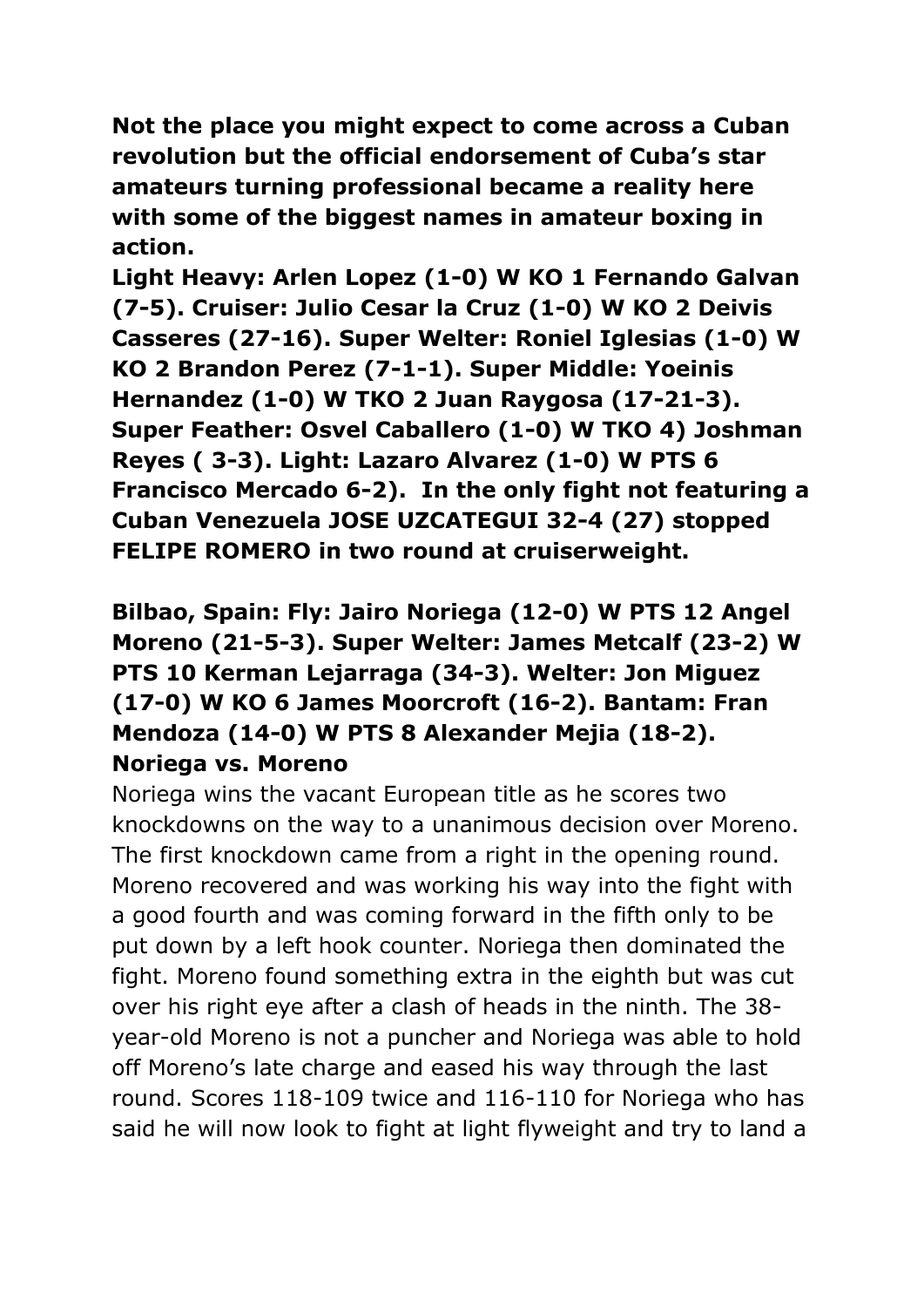title shot. Fourth unsuccessful shot at the European title for Moreno.

## **Metcalf vs. Lejarraga**

Great result for Metcalf as he beats Lejarraga on a unanimous decision in Lejarraga's home city. No study time here as Lejarraga came forward behind his jab with Metcalf also jabbing well and scoring to the body. The pace was fast with Lejarraga applying pressure but leaving gaps that Metcalf exploited. Metcalf looked to have scored a knockdown in the third with a right to the side of the sending Lejarraga to one knee but the referee ruled it a slip. Lejarraga shook Metcalf with a right in the fourth but Metcalf took the fifth and sixth with strong jabs and accurate power shots. Both were showing facial damage with Lejarraga cut over one eye and bruising under the other and Metcalf cut on his cheek. Lejarraga had a strong seventh but Metcalf found the target continually in eighth and the last two rounds could have been scored either way but Metcalf just having the edge and was a deserving winner. Scores 97-94, 96-94 and 96-95 for Metcalf who wins the vacant WBA Continental title but more important is that Lejarraga was No 4 with the WBA

# **Miguez vs. Moorcroft**

Miguez stops Moorcroft. The visitor made it hard work for Miguez early with a busy style and some good counters. Miguel eventually found his way into the fight and took over in the fifth shaking Moorcroft a couple of times. In the sixth a body punch put Moorcroft down and out. Eighth win by KO/TKO for 25-year-old Miguez. Moorcroft had won his last three fights.

# **Mendoza vs. Mejia**

Spanish-based Colombian Mendoza outworks and outpoints Nicaraguan Mejia. Mendoza was in control from the start scoring heavily in the first with Mejia occasionally threatening. The fourth was the best round with plenty of exciting exchanges but Mendoza never relinquished control. Scores 80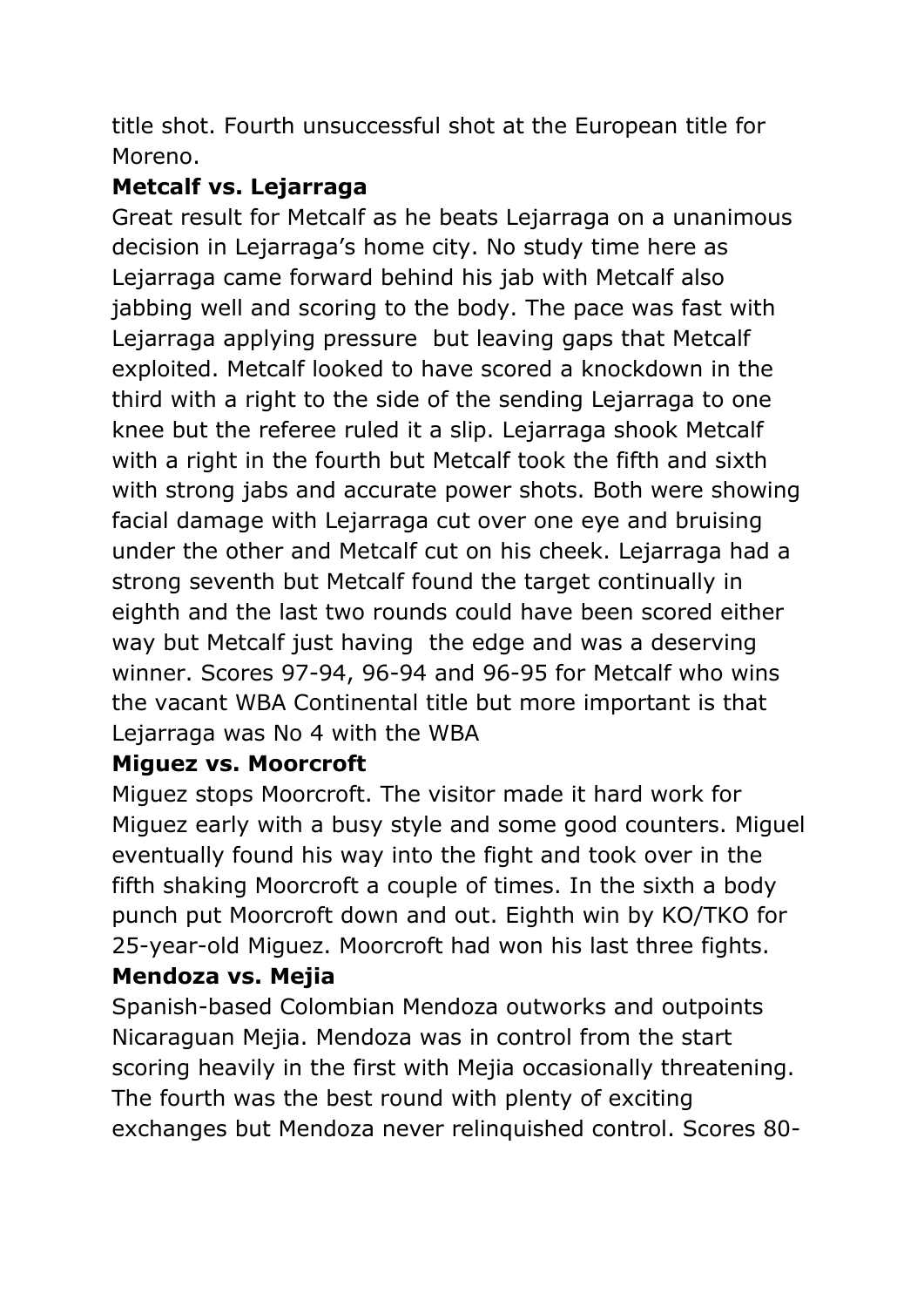72 twice and 78-74 for Mendoza. Mejia had won 10 of his last 11 fights.

### **London, England: Super Bantam: Ionut Baluta (15-3) W PTS 10 Brad Foster (14-2-2). Super Bantam: Andrew Cain (10-0) W KO 1 Luis Moreno (10-3). Baluta vs. Foster**

Baluta outpoints Foster in a poor fight. There was too much holding and too much wrestling for this to be an entertaining fight. Forster boxed well early but soon lost his way with the greater punch output from Baluta, accurate or not, catching the eye and a frustrated Foster wrestling Baluta to the canvas in the fourth. Foster injured his right hand as the fight moved into the sixth round and although he partially compensated with some good left hooks Baluta took full advantage of the injury and finished strongly. Scores 97-93 twice and 98-94 for Romanian Baluta. He had scored wins over Kyle Williams, TJ Doheny and David Oliver Joyce but lost a majority decision against Michael Conlan in his last fight in April last year. Forster was coming off a loss in October against Jason Cunningham which involved the European, British and Commonwealth titles.

#### **Cain vs. Moreno**

Cain overwhelms Moreno. Cain was throwing punches with bad intentions driving Moreno around the ring. He dropped Moreno with a booming right uppercut. Moreno made it to his feet but went down again under a blizzard of punches and was counted out. Nine wins by KO/TKO for Cain who retains the WBC International Silver title. Mexican Moreno is 0-2 in fights in the UK.

**Colon City, Panama: Super Middle: KeAndrae Leatherwood (23-8-1) W PTS 10 Dionisio Miranda (22- 20-3). Heavy: Carlouse Welch (21-2-1) W RTD 3 John Cortez (12-11-1). Fly: Azael Villar (18-1-3) W TKO 2 Jonathan Arias (17-19).**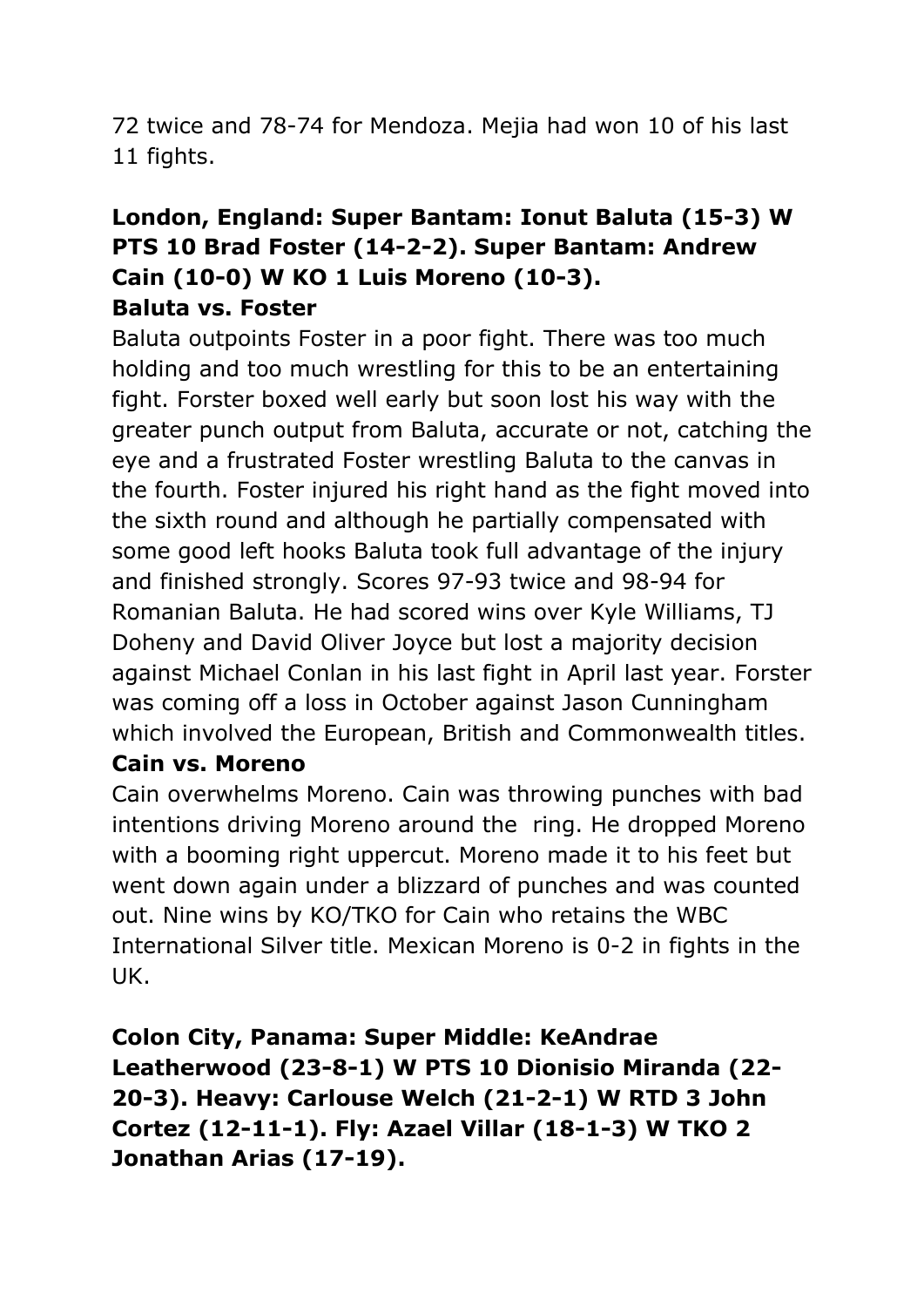### **Leatherwood vs. Miranda**

Leatherwood floors oldie Miranda three times on his way to a very wide unanimous verdict. Leatherwood dropped Miranda in rounds 5,6 and 9 but Miranda made it to the final bell, Scores 100-87 three times for Leatherwood who lost his sole fights in both 2019 and 2020. Miranda, 39, is 0-12-1 in his last 13 bouts.

#### **Welch vs. Ramos**

Georgia's Welch gets his nineteenth consecutive win as Colombian Cortez retires after the third round. Welch, 42, has been working his way through a selection of Latin American boxing "pensioner". Ten losses in a row for Cortez who Welch knocked out in 80 seconds in January last year.

#### **Villar vs. Arias**

Local hope Villar gets his fourteenth inside the distance win as he stops Dominican Arias in two rounds. Villar putting his career back together with his fourth victory since being destroyed in 55 seconds by Jerson Ortiz. In keeping with the quality of the other "top" bouts on this show Arias has now lost nine on the bounce.

**Sroda Wielkopolska, Poland: Super Feather: Damian Wrzesinski (25-2-2, 1ND) W PTS 10 Ismail Gallatano (10-4-3). Middle: Lukasz Maciec (28-4-1) W PTS 8 Joel Julio (39-12). Welter: Louis Greene (14-3) W TKO 5 Tomasz Nowicki (10-1,1ND).**

#### **Wrzesinski vs. Gallatano**

Wrzesinski takes the unanimous decision over Tanzanian Gallatano. This was a dull fight with few highlights. Gallatano boxed better at distance but could not keep Wrzesinski out. The Pole did most of his scoring inside without ever really threatening a stoppage Scores 98-92 twice and 99-91 for Wrzesinski

#### **Maciec vs. Julio**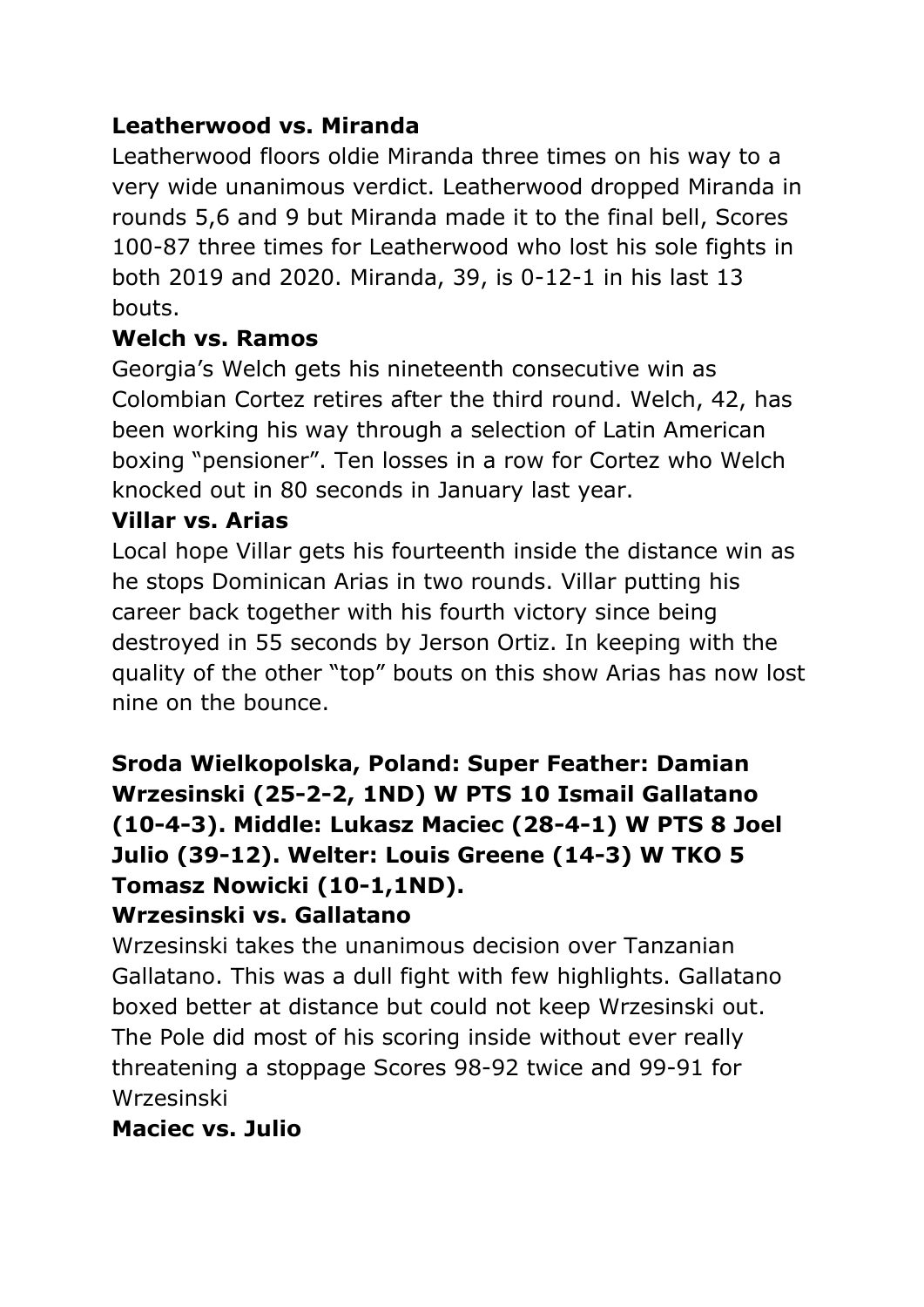Maciec outpoints veteran Julio. Maciec shook Julio badly at the end of the first and again in the sixth with a left hook but could not finish the job and had to settle for a win ion points. Scores 80-72 twice and a strange 77-75. Maciec climbing slowly back after defeat against Anthony Fowler in February. Eight losses in a row for Colombian Julio

#### **Greene vs. Nowicki**

Greene rebounds from a couple of domestic losses and upsets the local with a second round stoppage over unbeaten Nowicki in the fifth. Nowicki boxed cleverly in the first and seemed to hurt Greene with a left hook to the body. Greene really upped the pressure in the second and third with Nowicki often pinned to the ropes but defending well and finding gaps for counters. Nowicki survived a furious and sustained attack in the fourth from Greene but in the fifth was again being forced to defend with his back to the ropes when a big right followed by a left hook to the jaw rendered him helpless and the referee intervened. Englishman Greene must like visiting Poland. Last time there in 2019 he snapped the eighteen-bout unbeaten streak of Lukasz Wierzbicki

## **Pablo Nogues, Argentina: Middle: Lucas Bastida (18-1-1) W TKO 2 Luis Rivero (8-1).**

Bastida destroys Bolivian Rivero in two rounds. In the second round Bastida exploded a straight right to the head of Rivero that dropped him heavily. Rivero beat the count but was reeling under a burst of punches and the referee came in and saved him. Fifth defence of the South American belt for "The Tornado" and his tenth win by KO/TKO. Rivero very much sub standard. The eight fighters he beat had only four wins between them.

## **Cartagena, Colombia: Feather: Jonathan Romero (35-1) W PTS 8 Jean Hernandez (7-5-1).**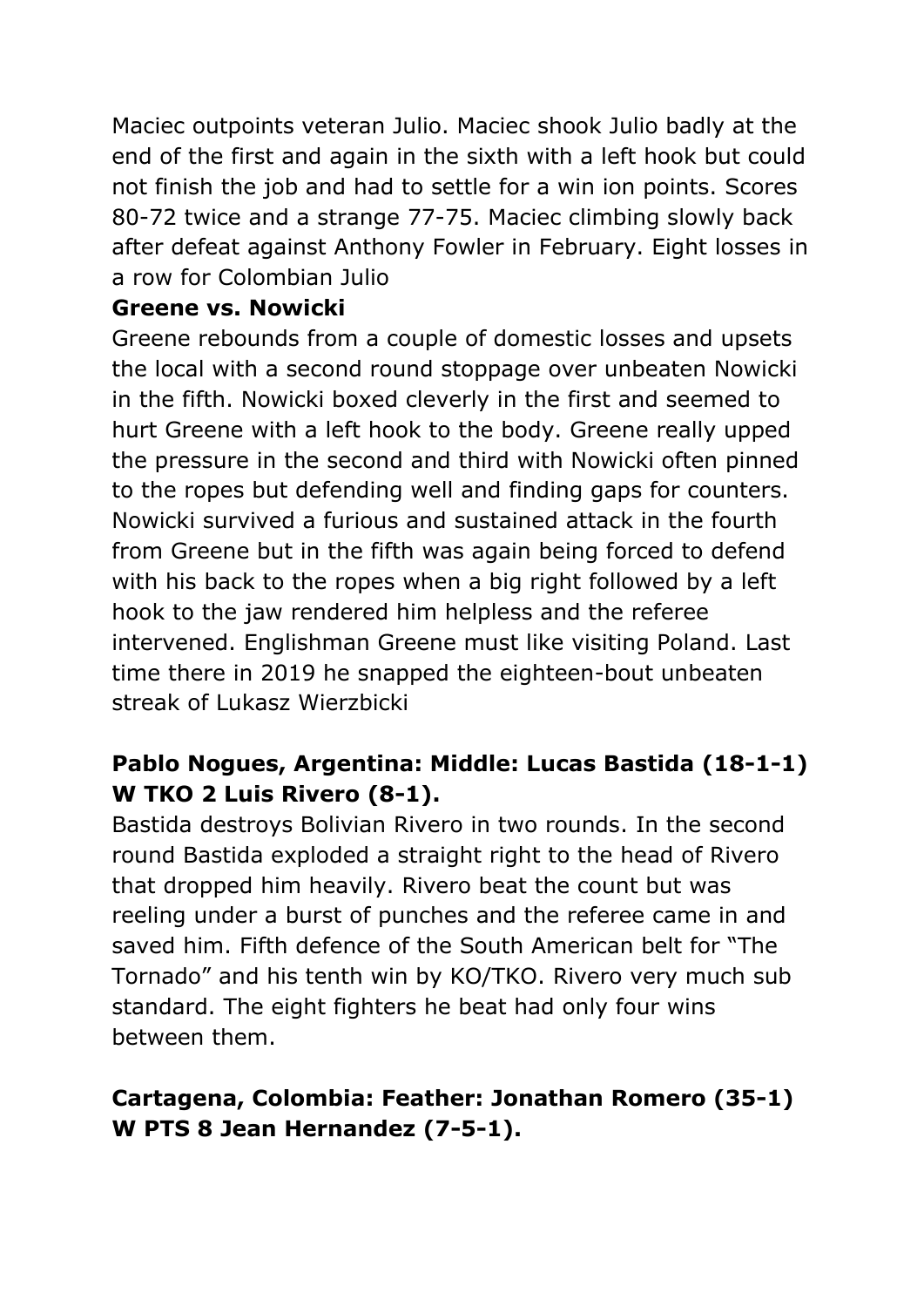Former IBF super bantam title holder Romero returns with a win but does not impress. Romero won easily but blamed an injury for a less than stellar showing. Scores 80-72 twice and 78-74 for Romero who lost the IBF title to Kiko Martinez back in 2013. This is the twelfth win since then for 35-year-old Romero and he said he is intending to go to London and seek another title shot. Venezuelan Hernandez just a four and six round fighter.

### **Tokyo, Japan: Super Bantam: Yukinori Oguni (21-2-2) TEC DRAW 4 Keita Kurihara (16-6-1).**

Oguni and Kurihara fight to a technical draw. His superior technical skills saw Oguni sweep the first three rounds. Kurihara was having some success in the fourth when heads collided and former IBF super bantam title holder Oguni was cut above his right eye. He was unable to continue and the fight was declared a technical draw. Oguni, who was having his first fight for three years, was in front 30-27 twice and 29-28 at the stoppage.

### **May 21**

# **Hamburg, Germany: Heavy: Zhan Kossobutskiy (18-0) W RTD 5 Johann Duhaupas (39-7). Light: Dzmitry Asanau (3-0 W PTS 8 Marcos Villasana (27-7). Heavy: Romano Kujak (11-0) W PTS 10 Elvis Smajlovic (15-13-2). Cruiser: Karo Murat (33-4-1) W TKO 6 Norbert Szekeres (19-86-4).**

### **Kossobutskiy vs. Duhaupas**

No real problems for Kossobutskiy as Duhaupas shows little fire before retiring after five rounds. Kossobutskiy did what scoring there was in the first landing a couple of good shots late in the round. A punch from Kossobutskiy sent Duhaupas reeling into the ropes in the second which really have counted as a knockdown. Kossobutskiy won the third and by the fourth there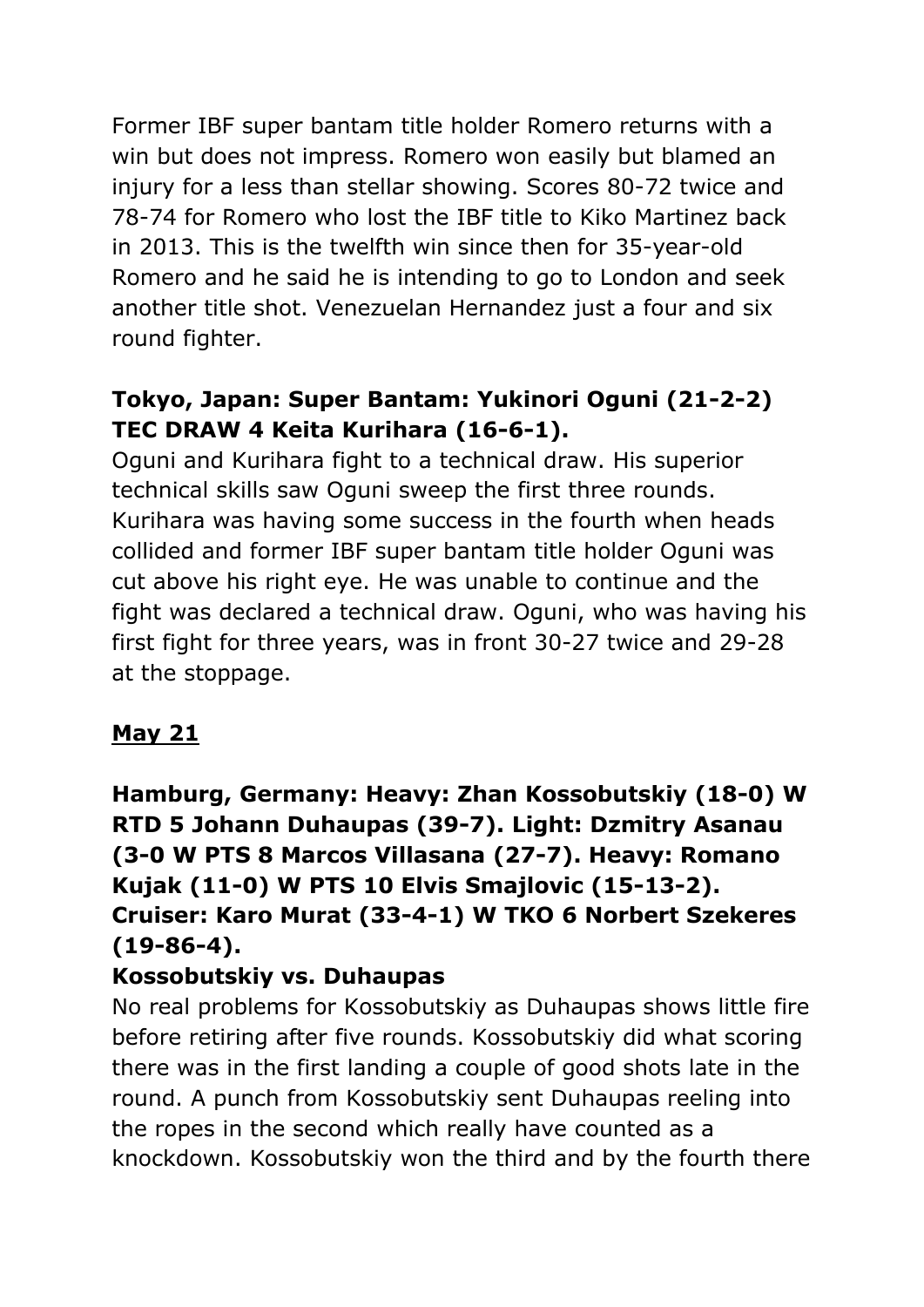was a growing swelling around his left eye. Kossobutskiy landed some good body punches in the fifth and with his left eye almost closed Duhaupas did not come out for the sixth. Eleven inside the distance victories in a row fight Kazak southpaw Kossobutskiy who wins the WBC International belt. At 41 it is time Duhaupas hang-up his gloves. No real tests yet for Kossobutskiy

### **Asanau vs. Villasana**

Belarusian Asanau boxes rings around Villasana on the way to winning a unanimous decision. Asanau was just too quick and too clever for Villasana. He was snapping out jabs, firing quick bursts of punches and getting out before Villasana could counter. His speedy footwork has Villasana chasing in vain and having his head snapped back by punches too quick for him to block. Over the last three rounds Asanau took the fight to Villasana and stood and traded and had Villasana backing up. No scores but Asanau won by a mile. An ambitious approach to tackle someone as experienced as Villasana in only his third fight but Asanau won silver in the 2015 European Games and gold in 2019 and a bronze medal in the World Championships. Villasana had won his last 13 fights but was outclassed in this one.

#### **Kujak vs. Smajlovic**

Kujak just too strong for Bosnian and won the unanimous decision. Kujak landed heavy jabs and clubbing shots from both hands. Smajlovic was rocked a few times but proved tough and occasionally managed to drive Kujak onto the back foot but those occasions were few and he soaked up a lot punishment and did well to see out the two rounds. No scores available.

#### **Murat vs. Szekeres**

Murat stops Szekeres in the sixth round. Szekeres chose to try to walk through Murat's punches and was soon bleeding from the nose. By the end of the fifth both fighters were exhausted. Murat floored Szekeres with a left to the body in the sixth.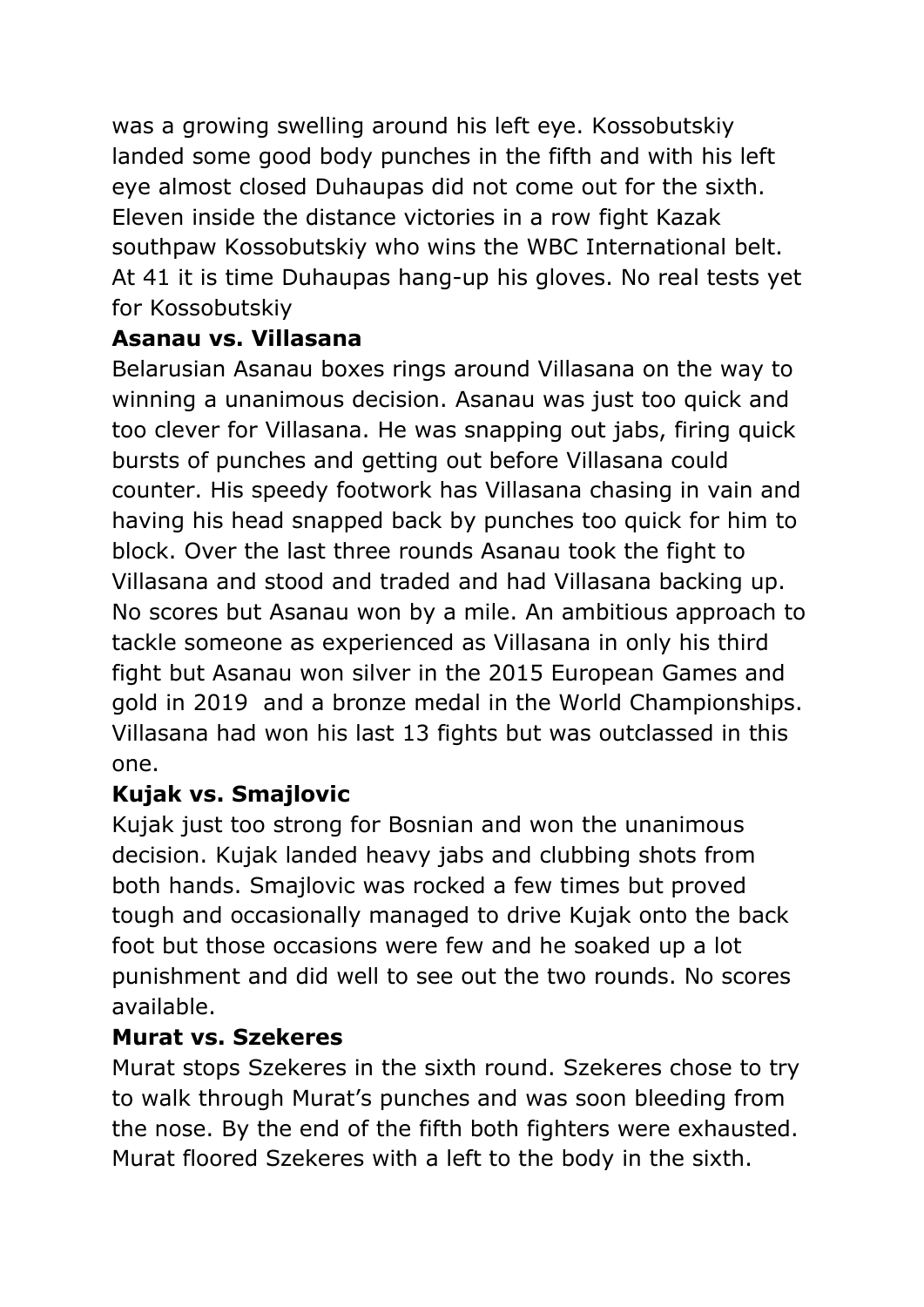Szekeres beat the count but had nothing left. However the referee allowed the fight to continue and Szekeres took more punishment before slumping down against the ropes and the fight was stopped. First fight for the former IBF title challenger since December 2018 and he was carrying lots of surplus weight. Hungarian Szekeres is 0-40-1 in his last 41 fights!

# **Managua, Nicaragua: Fly: Felix Alvarado (38-2) W TKO 4 Luis Hernandez (10-6-1,1ND). Light Fly: Josue Morales (24-12-4,1 ND) W TKO 3 Gerardo Verde (19-8-1). Super Fly: Winston Guerrero (17-0) W PTS 8 Misael Garcia (15- 4-2).**

# **Alvarado vs. Hernandez**

Former undefeated IBF light flyweight title holder Alvarado moves up to flyweight after relinguishing his IBF title and halts Mexican Hernandez in the fourth round. Alvarado had lost a little speed but not power and he rattled Hernandez in the first before flooring him in the second. Hernandez got through the round but took a hammering in the third and the referee stopped the fight after Alvarado rocked Hernandez in the fourth. Alvarado has 33 wins by KO/TKO and has scored 18 wins by KO/TKO in his last 20 fights.

#### **Morales vs. Verde**

Texan southpaw Morales stops experienced Verde in three rounds to win the vacant American Boxing Federation Continental Americas belt. Now twelve wins in a row for the Houston fighter. Verde, 37, lost to Ivan Calderon for the WBO minimum title back in 2005!

### **Guerrero vs. Garcia**

Cheered on by Roman Gonzalez Guerrero, 21, floors Garcia with a straight left in the second round and wins all the way to take the verdict on scores of 80-71 from the three judges. Looks a good prospect.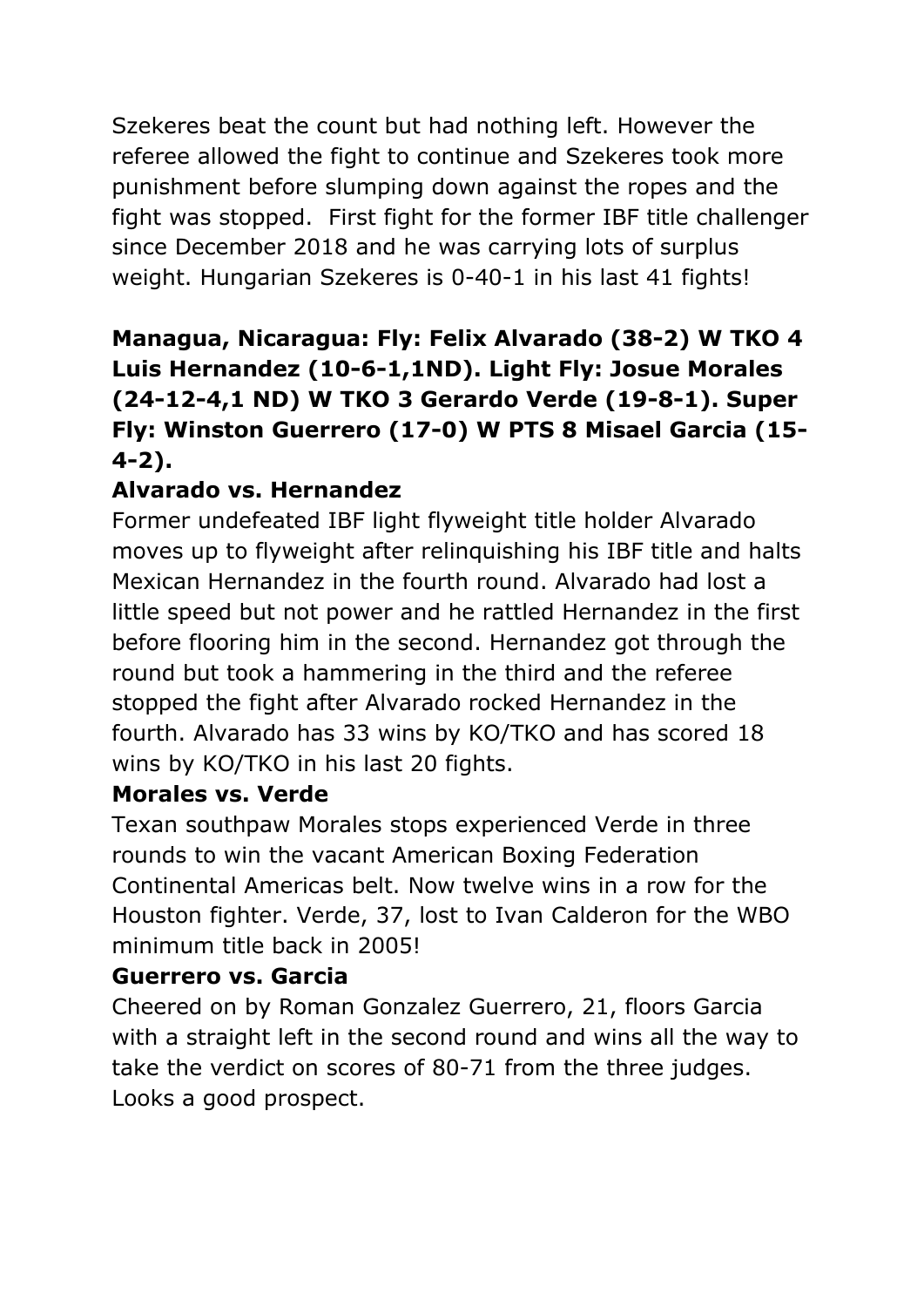# **Dubai, United Arab Emirates: Cruiser: Badou Jack 26-3-3 W TKO 1 Hany Atiyo (17-6). Super Feather: Delfine Persoon (47-3) W PTS Elhem Mekhaled (15-1). Jack vs. Atiyo**

After some cautious prodding with his jab by Atiyo Jack stepped in with a left hook to the head that sent Atiyo down on his back and he was counted out after 46 seconds. Fourth win for Jack since moving up to cruiserweight after consecutive losses to Marcus Browne and Jean Pascal. All six of Egyptian Atiyo's losses have come by way of KO/TKO.

### **Persoon vs. Mekhaled**

Belgian Persoon wins the vacant WBC Silver Female super feather belt with a unanimous decision over France's Mekhaled. Scores 97-93, 97-94 and 96-94. Persoon has lost two close decision against Katie Taylor. Mekhaled is a former undefeated European champion

## **Orlando, FL, USA: Middle: Connor Coyle (16-0) W PTS 10 Antonio Todd (13-6,1ND). Feather: Christopher Diaz (26- 4) W RTD 6 Deivi Julio (24-12,1ND). Light: Joseph Adorno (15-1-2) W KO 1 Juan Santiago (16-21-2). Coyle vs. Todd**

Coyle wins the vacant NABA belt with split decision over Antonio Todd. Coyle went in front early finding the spot with left hooks and straight rights. Fighting behind a high guard Todd came through those painful early stages and dialled up the pressure late making Coyle work hard for his win and rocking him in the last. Scores 97-93 and 96-94 for Coyle and 96-94 for Todd. Irishman Coyle will be hoping this win will get him ranked with the WBA. Todd had outpointed the more experienced Hugo Centeno in January.

#### **Diaz vs. Julio**

Puerto Rican Diaz rebounds from consecutive losses against Emanuel Navarrete and Isaac Dogboe with victory over Colombian oldie Julio. Diaz was scoring consistently to head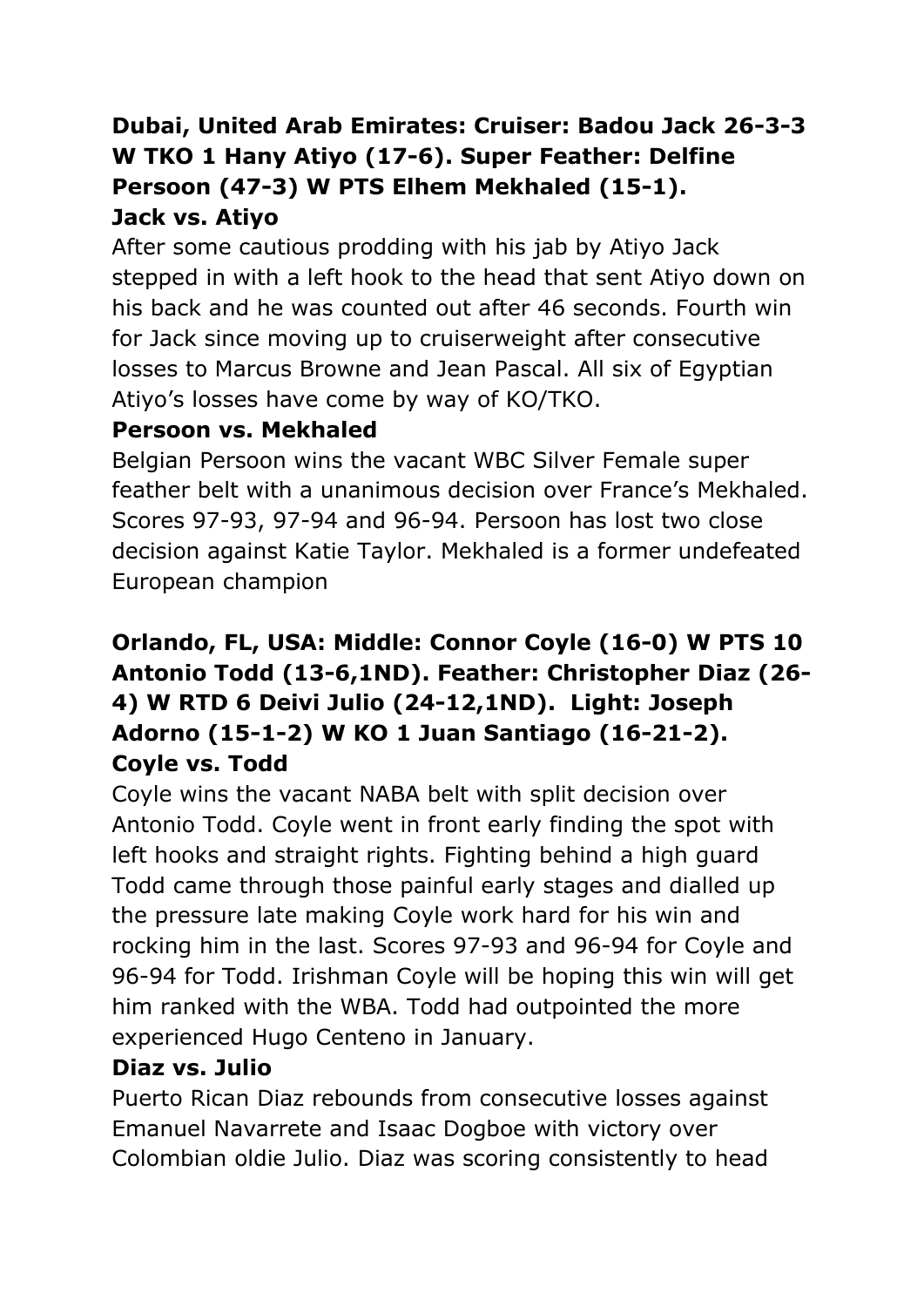and body with Julio doing just enough to stay in the fight. Diaz became a little bit ragged as he chased an inside the distance win but handed out enough punishment for Julio to retire after the sixth round. Diaz has lost big fights against Masayuki Ito and Shakur Stevenson. Julio, 41, was 17-0 at one stage but is now just a jobbing opponent.

### **Adorno vs. Santiago**

Adorno gets this one over in quick time. After connecting with a series of punches he uncorked a left hook that put Santiago down and out after only 82 seconds. A needed win as he had gone 0-1-2 in his last three tough fights. Only one victory in his last ten fights for Santiago.

## **New York, NY, USA: Super Bantam: Jose Gonzalez (16-0- 2) W Jonathan Sannino (14-2-1**

New York-born southpaw Gonzalez extends his unbeaten run to 19 with a points win over Italian Sannino. Scores 78-74 twice and 79-73. Ninth consecutive victory for Gonzalez. Sannino is a former national super bantamweight champion.

### **Cleveland Heights, OH, USA: Super Feather: Thomas Mattice (18-3-3) W KO 1 Jessie Rosales (23-5-1). Bantam: Antonio Nieves (19-3-2) W Judy Flores (10-0). Mattice vs. Rosales**

Fighting in his home city Mattice sent Filipino Rosales down and out with a left in the first round. Mattice has lost when he has tried to move up to another level. This is only the second fight since November 2019 for Rosales and his fourth loss by KO/TKO.

#### **Nieves vs. Ambo**

Nieves, another Cleveland native, and a former WBO bantam title challenger returned with a win as he decisioned another Filipino Judy Flores. Scores 80-72 twice and 80-71. First fight for Nievas since losing to Joshua Greer in October 2019. Nieves was beaten in six rounds by Naoya Inoue in 2017.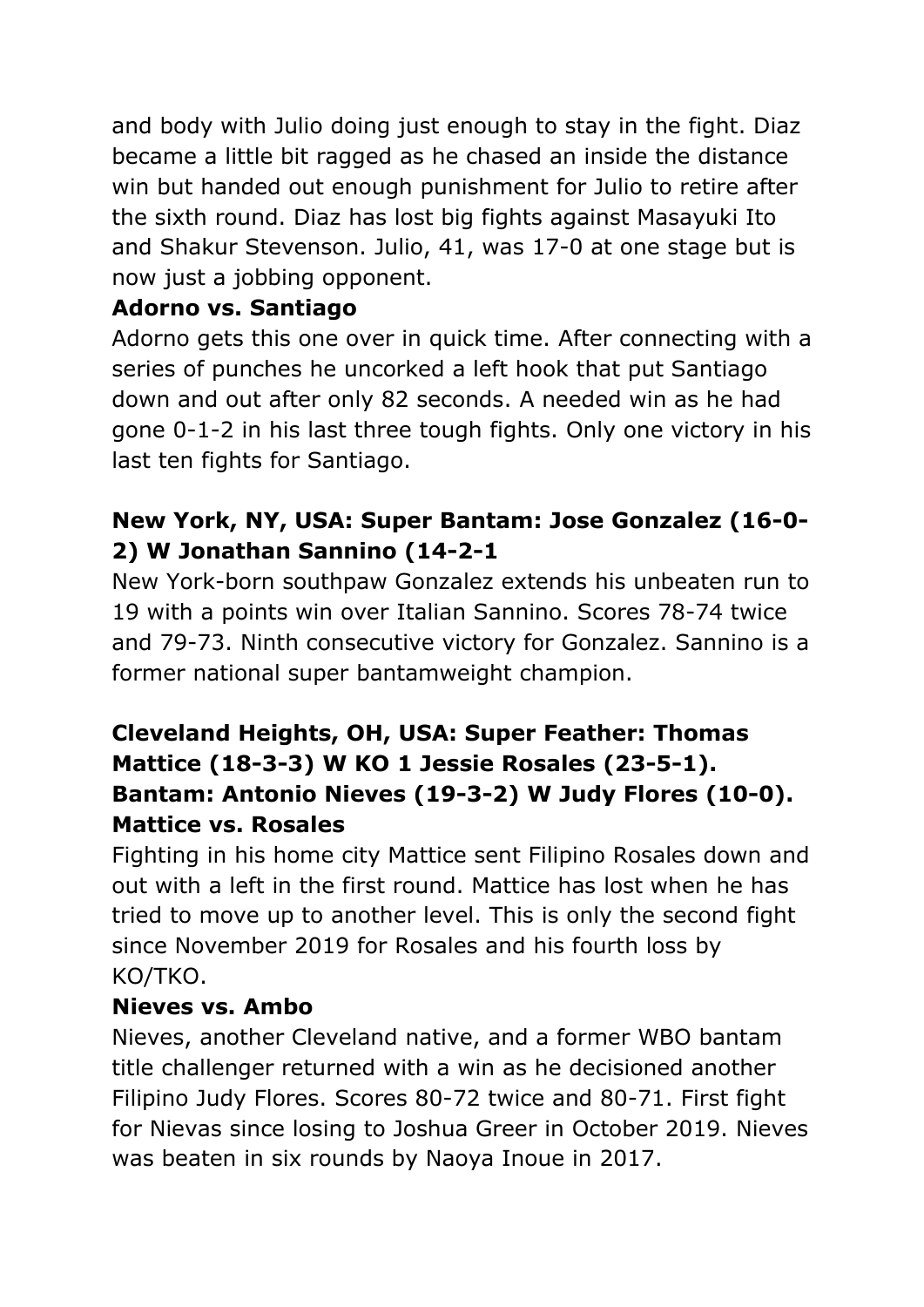### **San Antonio, TX, USA: Cruiser: Andrew Tabiti (19-1) W TKO 2 Shamarian Snider (10-3-1). Super Feather: Iranda Torres (13-6-1) W Bo Mi Re Shin (11-1-3). Tabiti vs. Snider**

Tabiti wipes out Snider in two rounds. Snider chose to walk forward behind a high guard and whilst boxing on the retreat Tabiti hammered Snider with left hooks to the body. Snider continued with the same tactics in the second and Tabiti connected with a ramrod straight right that dumped Snider on his rump and although he beat the count he was shaky and the referee stopped the fight. Tabiti was out for two years after losing to Yuniel Dorticos for the IBF title in June 2019 and this is his second win since his return.

#### **Shin vs. Torres**

Korean Shin wins the vacant WBC International Female belt with a unanimous verdict over locally-based Mexican Iranda Torres. Shin simply outworked Torres. Scores 98-92, 98-93 and 97-93. Shin is a former undefeated IBA title holder. Torres is 1-3 in her last 4 fights.

### **Cordoba, Argentina: Middle: Jonathan Wilson (21-5-1) W PTS 10 Martin Bulacio (10-6).**

After a slow start Wilson picks up the pace and outscores Bulacio to win a unanimous decision. Bulacio used his longer reach and some good footwork to establish a lead over the first two rounds. Sanchez began to roll from the second hounding Bulacio around the ring scoring with hooks and uppercuts and almost getting a stoppage in the ninth. Bulacio bravely survived the tenth with Wilson winning on scores of 98-92 twice and 97-93. Sixth win in his last seven fights for Sanchez.

## **Brossard, Canada: Heavy: Alexis Barriere (7-0) W TKO 4 Abokan Bokpe (9-3). Super Middle: Shakeel Phinn (22-3- 1) W PTS 6 Joaquin Murrieta (11-11-3)**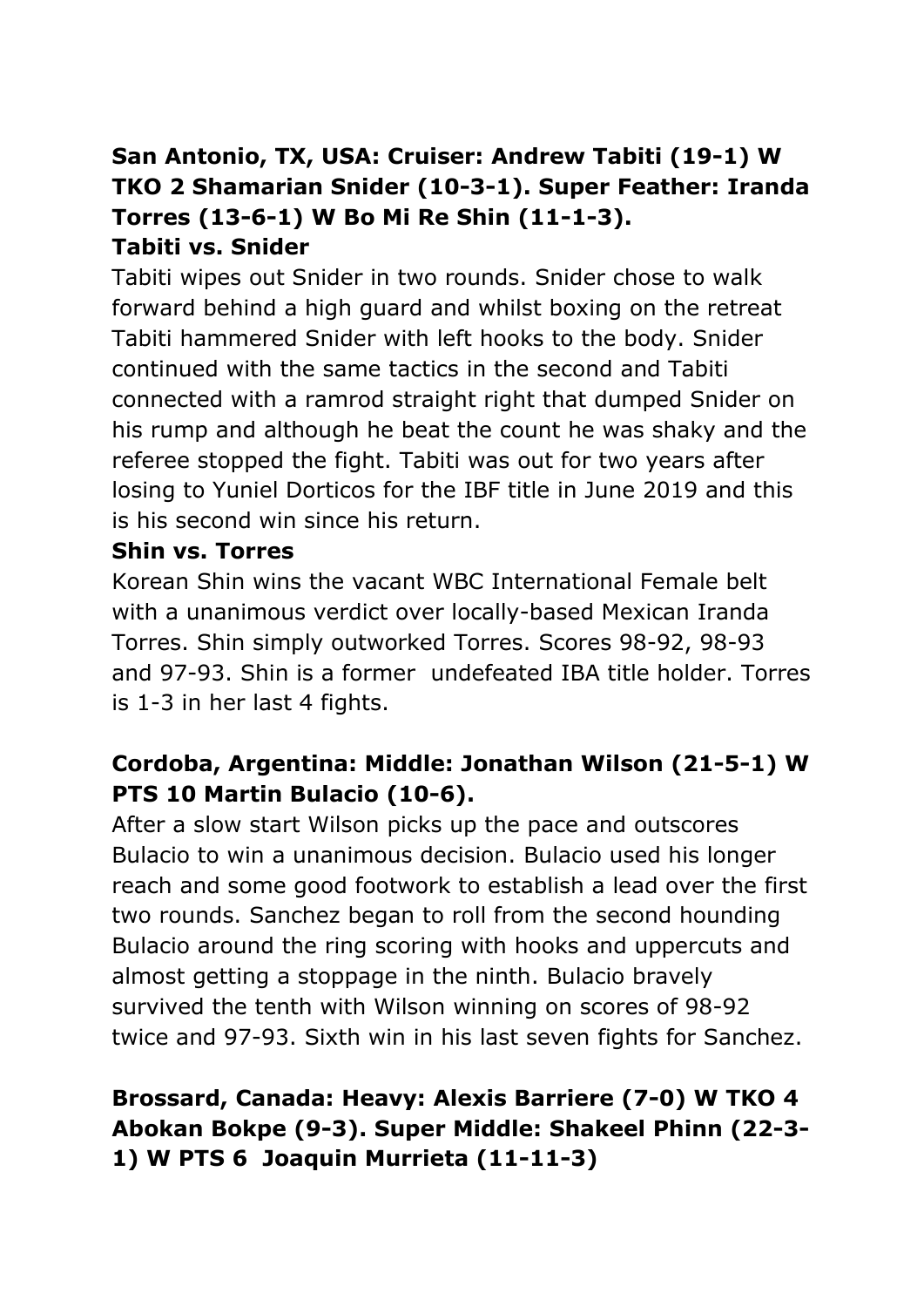### **Barriere vs. Abokan**

Barriere wins the vacant Canadian title with fourth round stoppage of Abokan for his fifth victory by KO/TKO. The 6'4" southpaw was Canadian amateur champion in 2017 and 2018. **Phinn vs. Murrieta**

Fighting in his home town "The Jamaican Juggernaut" eases his way back into the winner's ranks with a unanimous decision against Mexican Murrieta. First fight for Phinn since losing on points against unbeaten Mateusz Tryc in Poland in November 2019 and he took a couple of rounds to shake the rust. Scores 60-54 from all three judges.

### **Cernay, France: Welter: Moussa Gary (13-5-2) W PTS 10 Jorick Luisetto (11-4).**

Gary gives Cernay their second French champion as he takes a very narrow victory over Luisetto with all three judges handing in cards of 95-94.

**Offenbach, Germany: Minimum: Sarah Bormann (14-0) W PTS 10 Ana Arrazola (28-15-3) W 28-14-3). Cruiser: Ilies Lyyas (12-2) W TKO 4 Muhammad Oguzhan Arifogullari (10-5). Super Welter: Ahmad Ali (17-0-1) W PTS 10 Felice Moncelli (23-7-1). Light Heavy: Luca Cinqueoncie (15-0) W PTS 10 Leon Maric (7-3). Emir Ahmatovic (12-1) W TKO 2 Husseyin Ajkdemir (11-2). Bormann vs. Arrazola**

Bormann wins the vacant IBO Female title with a points victory over Mexican Arrazola. Bormann, 32, also holds the WBC Silver, IBF, GBU and WBFed minimumweight titles. Arrazola lost in challenges for the IBF minimum and WBC Atom belts in 2019

### **Lyyas vs. Arifogullari**

German Lyyas wins the vacant WBC Mediterranean belt with a fourth round stoppage of German-born Turk Arifogullari. Sixth consecutive victory for Lyyas.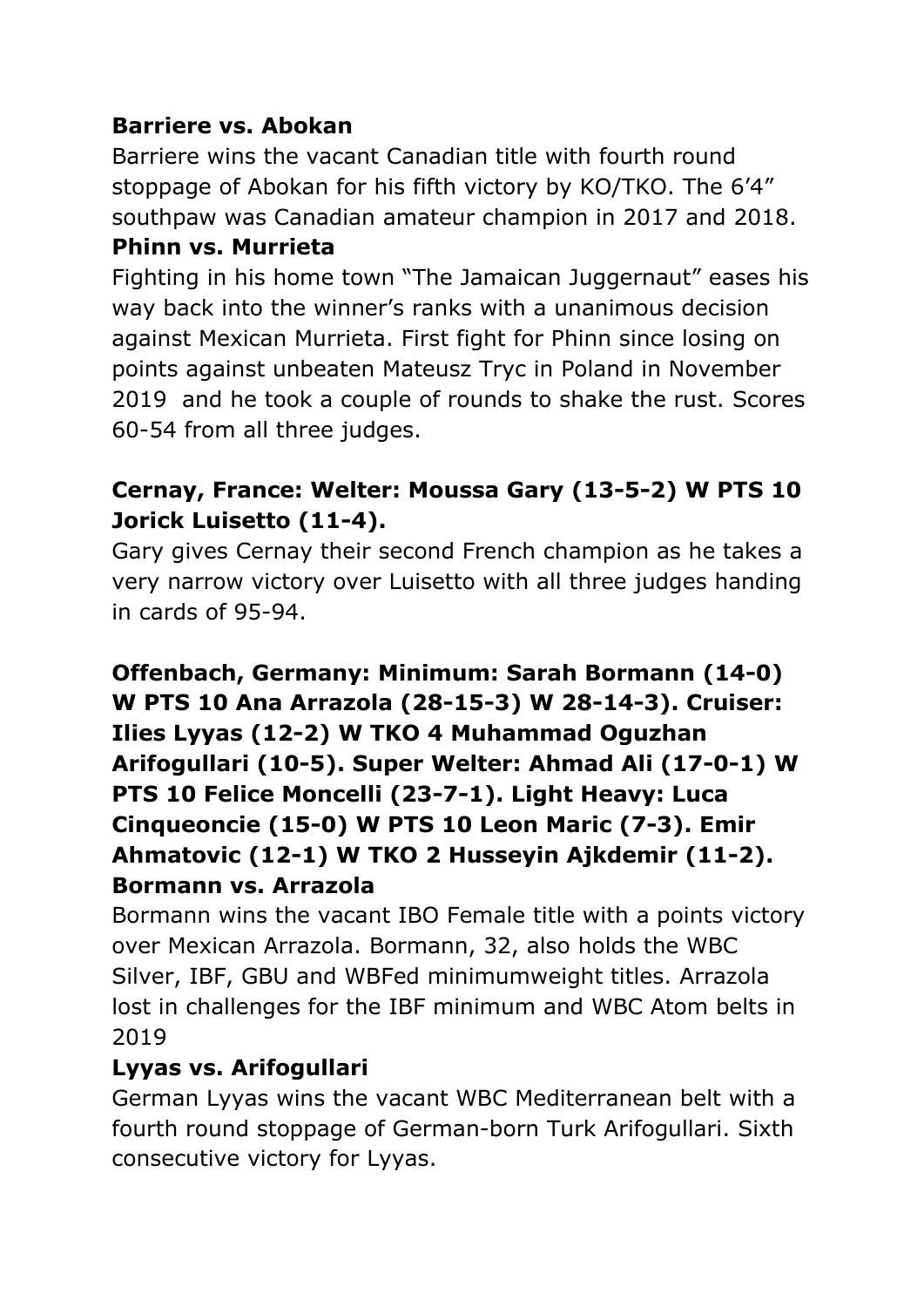### **Ali vs. Moncelli**

German Ali wins the vacant WBC Mediterranean belt as he takes a unanimous verdict against Italian Moncelli a former Italian and WBC International title holder. No scores available **Cinqueoncie vs. Maric**

Cinqueoncie, 20, retains the IBO Youth title and wins the vacant IBF, WBC and WBO Youth titles with a points victory over 19-year-old Bosnia Maric.

Ahmatovic vs. Ajkdemir

Serbia-born German Ahmatovic outclasses Ajkdemir and stops him in two rounds for his ninth inside the distance victory in a fight for the vacant WBC Mediterranean belt.

### **Lagos, Nigeria: Bantam: Opeyemi Adeyemi (8-0-1) W TKO 2 Felix Okine (6-4). Feather: Taiwo Agbaje W RTD 4 Emmanuel Quartey (24-5) Adeyemi vs. Okine**

Adeyemi wins the vacant West African (WABU) title with second round stoppage of Okine. A left to the body in the second sent Okine down and the fight was immediately stopped. Sixth win by KO/TKO for Nigerian Adeyemi. Fourth loss in a row for Ghanaian Okine.

### **Agbaje vs. Quartey**

Southpaw Agbaje stops Quartey after four one-sided rounds with Quartey not coming out for the fifth round. The 20-yearold Nigerian southpaw gets his seventh win by KO/TKO and lifts the vacant WABU tile. Agbaje won two fights in the UK on 2021. Quartey has five losses by KO/TKO.

**Valencia, Spain: Super Feather: Juan Gomez (11-0) W Anthony Riviere (10-3-1).Light: Robin Zamora (16- 13,1ND) W PTS 8 Alin Florin Ciorceri (16-3). Super Welter: Jorge Fortea (22-3-1) W RTD 7 Sarkhan Babaev (2-5-1).**

**Gomez vs. Riviere**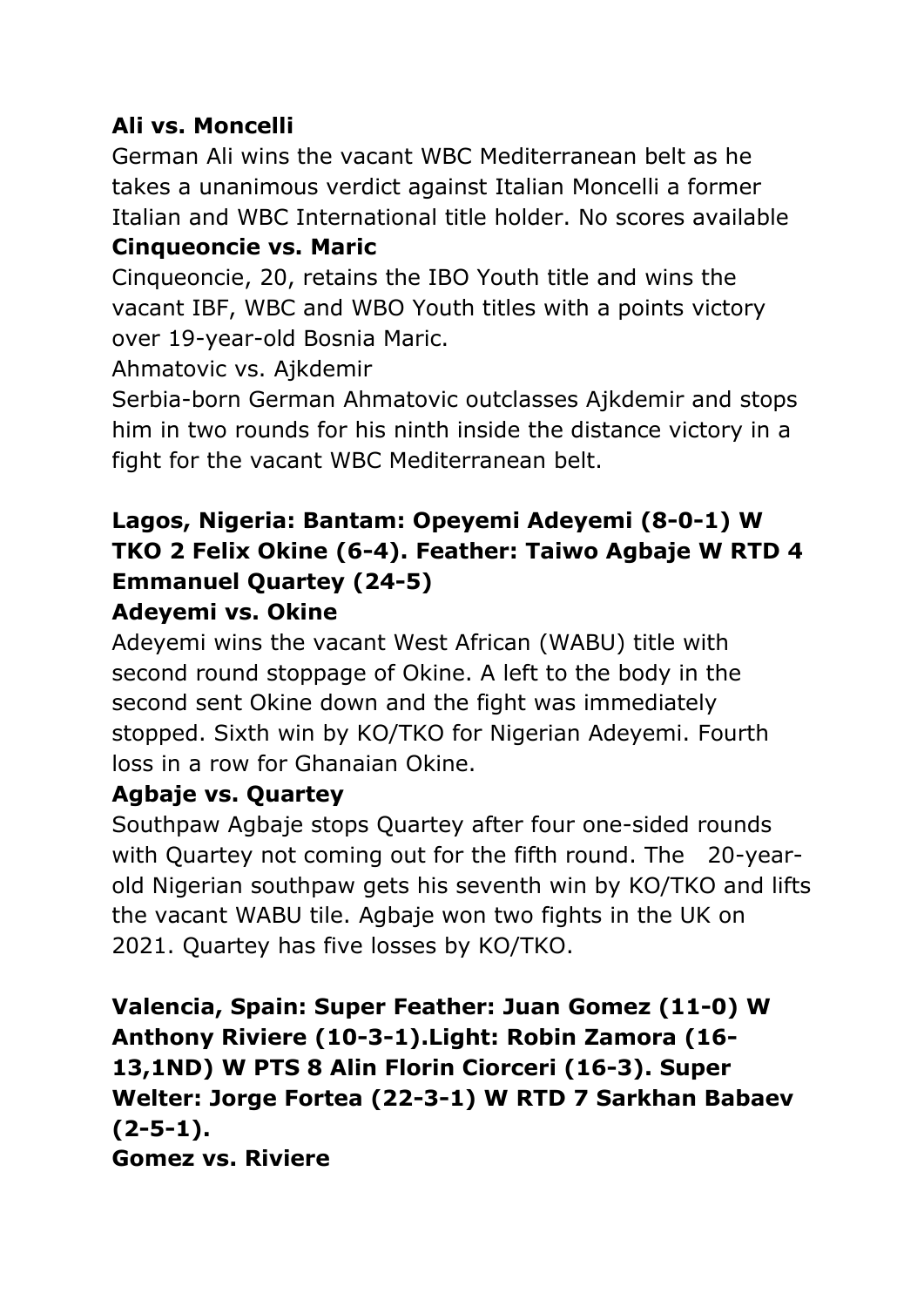Local southpaw Gomez makes a successful first defence of the European Union title with a wide victory over Frenchman Riviere. After tasting a couple of hard punches from Riviere in the first round Gomez boxed skilfully without taking any chances. Riviere pressed hard but Gomez stayed busy boxing cleverly and scoring consistently with hard, accurate shots. Well in front Gomez opened up in the last and put Riviere down with a body punch and emerged the winner ion scores of 118- 109 twice and 120-107.

### **Zamora vs. Ciorceri**

Nicaragua southpaw Zamora springs an upset as he decisions Valencia-based Romanian Ciorceri. Zamora fights wild and his pressure took the fight away from Ciorceri who was almost overwhelmed at times. The majority decision should have been unanimous and wider. Scores 77-75 twice for Zamora and 76- 76. Zamora fought in Glasgow eight days ago and his team were incensed with some justification when he did not get the decision there. Ciorceri had a seven-bout winning run ended.

#### **Fortea vs. Babaev**

Home fighter Fortea returns to action after 14 months with a win over Azeri-born Russian Babaev. Fortea was always in control but Babaev resisted well until the accumulated punishment proved too much and he retired at the end of the seventh round. Fortea had been knocked out in three rounds by Anthony Fowler in March 2021.

Fight of the week (Significance): David Benavidez's win over David Lemieux keeps alive his faint hopes of a shot at Saul Alvarez

**Fight of the week** (Entertainment) James Metcalf vs. Kerman Lejarraga

**Fighter of the week**: David Benavidez

**Punch of the week**: So many to choose from. The driven right from Lucas Bastida that dropped Luis Rivero was devastating. The left hook from Kendo Castaneda that flattened